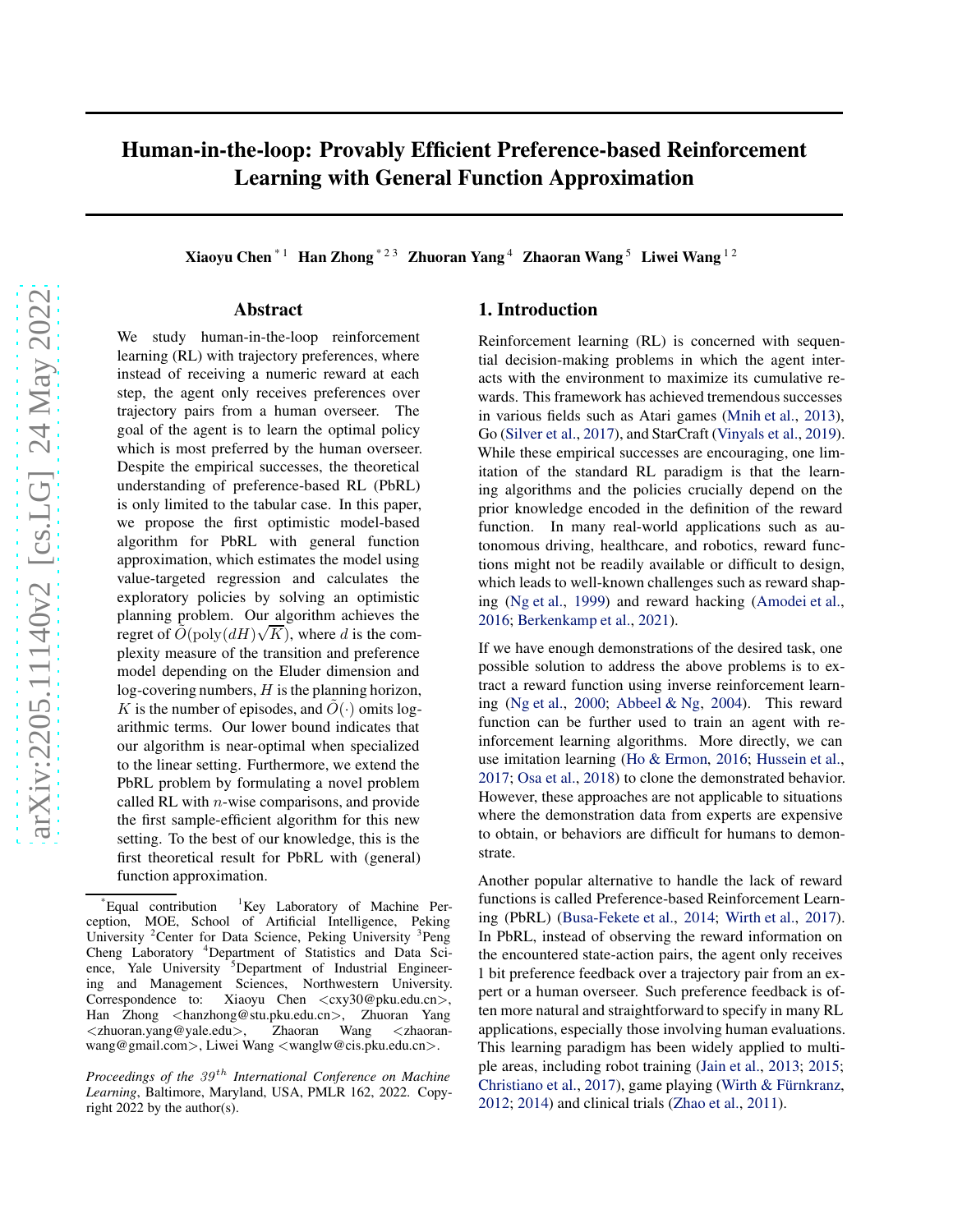Despite its promising application in various areas, the theoretical understanding of PbRL is limited to only the tabular RL setting. [Novoseller et al.](#page-9-11) [\(2020\)](#page-9-11) proposes the Double Posterior Sampling method using Bayesian linear regression with an asymptotic regret sublinear in  $T$  (the number of time steps). [Xu et al.](#page-9-12) [\(2020b\)](#page-9-12) presents the first finitetime analysis for PbRL problems with near-optimal sample complexity bounds. [Pacchiano et al.](#page-9-13) [\(2021\)](#page-9-13) studies the regret minimization problem for PbRL with linearlyparameterized preference function. However, all the previous algorithms are restricted to the tabular setting, and their complexity bounds scale polynomial dependence on the cardinality of the state-action space. Therefore, their algorithms can fail in the more practical scenario where the state space is extremely large.

Recently, there have been tremendous results studying standard RL problem with general function approximation (e.g. [Du et al.](#page-8-7) [\(2019\)](#page-8-7); [Yang & Wang](#page-9-14) [\(2019](#page-9-14)); [Ayoub et al.](#page-8-8) [\(2020\)](#page-8-8); [Wang et al.](#page-9-15) [\(2020b](#page-9-15)); [Jin et al.](#page-9-16) [\(2020](#page-9-16)); [Zanette et al.](#page-10-1) [\(2020\)](#page-10-1); [Wang et al.](#page-9-17) [\(2020a\)](#page-9-17); [Zhou et al.](#page-10-2) [\(2021b\)](#page-10-2); [Chen et al.](#page-8-9) [\(2021b](#page-8-9)); [Zhou et al.](#page-10-3) [\(2021a\)](#page-10-3)). However, their algorithms cannot be directly applied to PbRL setting due to the following two reasons. Firstly, most of their algorithms estimate the value function by utilizing the Bellman update with general function approximation. However, we cannot estimate the value of certain policies since the reward values are hidden and unidentifiable up to shifts in rewards. Secondly, since the preference feedback in PbRL depends on the utility of the whole trajectories and can be even non-Markovian, the optimal policy for PbRL problems can be possibly history-dependent. This violates the fundamental requirement of the Markovian policy class in the standard RL setting.

In this work, we tackle the regret minimization problem for preference-based reinforcement learning with general function approximation. Specifically, we study the PbRL problem where both the unknown transition model and the unknown preference function are known to belong to given function spaces. The function spaces are general sets of functions, which may be either finitely parameterized or nonparametric. This setting is more general than the previous theoretical results for PbRL [\(Novoseller et al.](#page-9-11), [2020;](#page-9-11) [Xu et al.](#page-9-12), [2020b;](#page-9-12) [Pacchiano et al.](#page-9-13), [2021\)](#page-9-13). Our contributions are summarized as follows:

• We propose a statistically efficient algorithm called Preference-based Optimistic Planning (PbOP) for PbRL with general function approximation. We prove that the regret of our algorithm is  $\tilde{O}(\text{poly}(dH)\sqrt{K}),$ where  $d$  is the complexity measure of the transition and preference model depending on the Eluder dimension [\(Russo & Van Roy](#page-9-18), [2013\)](#page-9-18) and log-covering numbers, H is the planning horizon, and  $K$  is the number of episodes. Additionally, we find that our algorithm can be almost directly applied to a setting called RL with once-per-episode feedback [\(Efroni et al.,](#page-8-10) [2020;](#page-8-10) [Chatterji et al.](#page-8-11), [2021\)](#page-8-11), which is another reinforcement learning problem dealing with the lack of reward functions.

- We present a reduction from the setting of RL with once-per-episode feedback to PbRL. When specialized to the linear case, we prove a nearly-matching lower bound for PbRL based on this reduction. The lower bound indicates that our algorithm is nearoptimal in the case of linear function approximation.
- We formulate a novel setting called RL with  $n$ -wise comparisons to cover situations where multiple trajectories are sampled and compared with each other in each episode. This setting is more general than the standard PbRL setting and covers many real situations including robotics and clinical trails. Based on our PbOP algorithm, we also propose an algorithm with near-optimal regret.

# 2. Related Work

Preference-based RL We refer readers to [Wirth et al.](#page-9-6) [\(2017\)](#page-9-6) for an overview of Preference-based RL. Overall, there are three different types of preference feedback in the PbRL literature. Firstly, the preferences can be defined on the action space where the labeler tells which action is better for a given state. Secondly, state preference determines the preferred state between state pairs, which indicates that there is an action in the preferred state that is better than all actions available in the other state. Lastly, trajectory preference compares between trajectory pairs and specifies that a trajectory should be preferred over the other ones. Trajectory preference is the most general form of preference-based feedback, which is also the main focus of this work. As discussed in the introduction, previous theoretical results studying PbRL with trajectory feedback mainly focus on the tabular RL setting with finite state and action space [\(Novoseller et al.](#page-9-11), [2020](#page-9-11); [Xu et al.](#page-9-12), [2020b;](#page-9-12) [Pacchiano et al.,](#page-9-13) [2021\)](#page-9-13). Besides PbRL, preferencebased learning has also been well-explored in bandit setting under the notion of "dueling bandits" [\(Yue et al.](#page-10-4), [2012;](#page-10-4) [Falahatgar et al.](#page-8-12), [2017a](#page-8-12)[;b;](#page-8-13) [Busa-Fekete et al.](#page-8-14), [2018;](#page-8-14) [Xu et al.](#page-9-19), [2020a;](#page-9-19) [Busa-Fekete et al.](#page-8-14), [2018](#page-8-14)), which can be regarded as a special case of PbRL with single state and horizon  $H = 1$ .

RL with Function Approximation Recently, there are a large number of theoretical results about provably efficient exploration in the standard RL problem with function approximation, The most basic and frequently explored setting is RL with linear function approximation.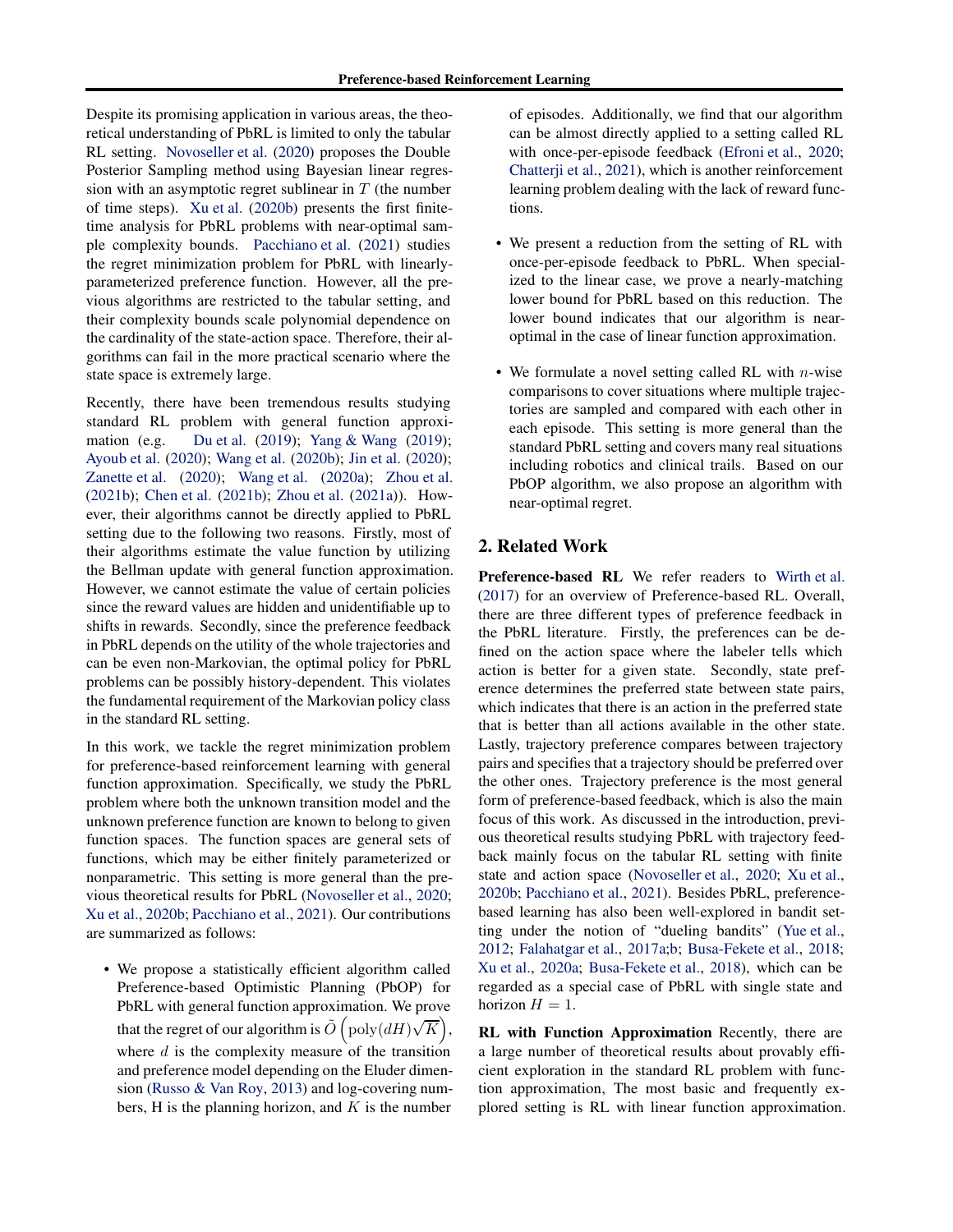See e.g., [Du et al.](#page-8-7) [\(2019](#page-8-7)); [Yang & Wang](#page-9-14) [\(2019](#page-9-14)); [Jin et al.](#page-9-16) [\(2020\)](#page-9-16); [Cai et al.](#page-8-15) [\(2020\)](#page-8-15); [Zanette et al.](#page-10-1) [\(2020](#page-10-1)); [Wang et al.](#page-9-17) [\(2020a\)](#page-9-17); [Zhou et al.](#page-10-3) [\(2021a](#page-10-3)[;b\)](#page-10-2) and references therein. Beyond linear setting, there are also results studying RL with general function approximation [\(Jiang et al.](#page-9-20), [2017;](#page-9-20) [Wang et al.,](#page-9-15) [2020b](#page-9-15); [Kong et al.,](#page-9-21) [2021;](#page-9-21) [Foster et al.](#page-8-16), [2020;](#page-8-16) [Jin et al.,](#page-9-22) [2021](#page-9-22); [Du et al.](#page-8-17), [2021\)](#page-8-17). Our work is mostly relevant to previous works studying provably efficient modelbased RL with general function approximation. For example, [Osband & Van Roy](#page-9-23) [\(2014](#page-9-23)) makes explicit modelbased assumption that the transition operator and the reward function lie in a given function class, and analyse the regret of Thompson sampling when applied to RL with general function approximation. [Ayoub et al.](#page-8-8) [\(2020\)](#page-8-8) proposes an algorithm for episodic model-based RL based on valuetargeted regression. Recently, [Chen et al.](#page-8-18) [\(2021a\)](#page-8-18) extends the model-based algorithm for episodic RL to the infinitehorizon setting.

RL with Once-per-episode Feedback RL with onceper-episode feedback is another reinforcement learning paradigm to deal with the lack of a reward function in various real-world scenarios, in which the agent only receives non-Markovian feedback based on the whole trajectory at the end of an episode. [Efroni et al.](#page-8-10) [\(2020\)](#page-8-10) firstly studies the setting with the assumption of inherent Markovian rewards. They propose a hybrid optimistic-Thompson Sammatas. They propose a *hybric* equilibrium includes a highling approach with a  $\sqrt{K}$  regret. [Chatterji et al.](#page-8-11) [\(2021\)](#page-8-11) removes the Markovian rewards assumption and provide optimistic algorithms based on the well-known UCBVI algorithm [\(Azar et al.](#page-8-19), [2017\)](#page-8-19). Though aimed to tackle the similar problem, the setting of RL with once-per-episode feedback is relatively independently studied compared with the PbRL, and this is the first work that points out the connections between two different settings.

## 3. Preliminaries

Throughout this paper, we use the following notations. For any positive integer n, we use [n] to denote  $\{1, 2, \dots, n\}$ . We denote by  $\Delta(A)$  the set of probability distributions on a set A.

#### 3.1. PbRL with Trajectory Preferences

We study the episodic finite horizon Markov decision process (MDP), which is defined by a tuple  $(S, \mathcal{A}, H, \mathbb{P})$ , where  $S$  and  $A$  are state and action spaces, respectively, H is the horizon of the MDP, and  $\mathbb{P}: \mathcal{S} \times \mathcal{A} \to \Delta(\mathcal{S})$  is the transition kernel. In the episodic setting, the agent interacts with the environment for  $K$  episodes. Each episode consists of  $H$  steps. For ease of presentation, we assume the initial state of each episode is a fixed state  $s_1 \in S$ . We remark that this setting can be generalized to the setting that the initial state is sampled from a fixed distribution. At the beginning of the  $k$ -th episode, the agent determines two policies  $(\pi_{k,1}, \pi_{k,2})$ . After executing these two policies, the agent obtains two trajectories  $\{\tau_{k,i} = (s_{k,1,i}, a_{k,1,i}, s_{k,2,i}, a_{k,2,i}, \dots, s_{k,H,i}, a_{k,H,i})\}_{i=1,2}$ . In  $(s_{k,1,i}, a_{k,1,i}, s_{k,2,i}, a_{k,2,i}, \cdots, s_{k,H,i}, a_{k,H,i})\}_{i=1,2}.$ PbRL, unlike the standard RL where the agent can receive reward signals, the agent can only obtain the preference  $o_k$ between two trajectories ( $\tau_{k,1}, \tau_{k,2}$ ). Here  $o_k$  is a Bernoulli random variable with  $Pr(o_k = 1) = Pr(\tau_{k,1} > \tau_{k,2})$ . For ease of presentation, we denote  $\mathbb{T}(\tau_1, \tau_2) = \Pr(\tau_1 > \tau_2)$ for any two trajectories  $\tau_1$  and  $\tau_2$ .

We define  $\Pi$  to be the set containing all history-dependent policies, and we use Traj to denote the set of  $H$ -step trajectories. For any transition  $\mathbb P$  and policy  $\pi$ , we also use  $\tau \sim (\mathbb{P}, \pi)$  to denote that the trajectory  $\tau$  is sampled using policy  $\pi$  from the MDP with transition  $\mathbb{P}$ . With a slight abuse of notation, we define  $\mathbb{T}(\pi_1, \pi_2)$  =  $\mathbb{E}_{\tau_1 \sim (\mathbb{P}, \pi_1), \tau_2 \sim (\mathbb{P}, \pi_2)} \mathbb{T}(\tau_1, \tau_2)$ . Throughout this paper, we make the following assumption.

<span id="page-2-0"></span>**Assumption 3.1.** There exists a policy  $\pi^*$ , such that  $\mathbb{T}(\pi^*, \pi_0) \geq \frac{1}{2}, \forall \pi_0 \in \Pi.$ 

This is an extension of the optimal-arm assumption in dueling bandits [\(Busa-Fekete et al.,](#page-8-14) [2018\)](#page-8-14). It is also more general than Assumption 1 in [\(Xu et al.](#page-9-12), [2020b](#page-9-12)).

We study the regret minimization problem, where the regret is defined as:  $Reg(K) = \sum_{k=1}^{K} \sum_{i=1}^{2} (\mathbb{T}(\pi^*, \pi_{k,i}) - \frac{1}{2}).$ By Assumption [3.1,](#page-2-0) we have the regret is non-negative, and our goal is to design algorithms with sub-linear regret guarantees.

#### 3.2. General Function Approximation

In this subsection, we introduce notions that can characterize the complexity of the function class.

Covering Number When the function class has infinite elements, we usually use the covering number to capture the complexity.

**Definition 3.2** (Covering Number). The  $\epsilon$ -covering number of a set F under metric d, denoted as  $\mathcal{N}(\mathcal{F}, \epsilon, d)$ , is the minimum integer m such that there exists a subset  $\mathcal{F}' \subset \mathcal{F}$ with  $|\mathcal{F}| = m$ , and for any  $f \in \mathcal{F}$ , there exists some  $f' \in \mathcal{F}'$  satisfying  $d(f, f') \leq \epsilon$ .

Eluder Dimension We use the concept of Eluder dimension introduced by [Russo & Van Roy](#page-9-18) [\(2013\)](#page-9-18) to characterize the complexity of different function classes in RL.

**Definition 3.3** ( $\alpha$ -independent). Let F be a function class defined in X, and  $\{x_1, x_2, \dots, x_n\} \in \mathcal{X}$ . We say  $x \in \mathcal{X}$  is  $\alpha$ -independent of  $\{x_1, x_2, \dots, x_n\}$  with  $\sqrt{\sum_{i=1}^{n} (f_1(x_i) - f_2(x_i))^2} \le \alpha$ , but  $f_1(x) - f_2(x) \ge \alpha$ . respect to F if there exists  $f_1, f_2 \in \mathcal{F}$  such that

**Definition 3.4** (Eluder Dimension). Suppose  $\mathcal F$  is a function class defined in  $X$ , the  $\alpha$ -Eluder dimension is the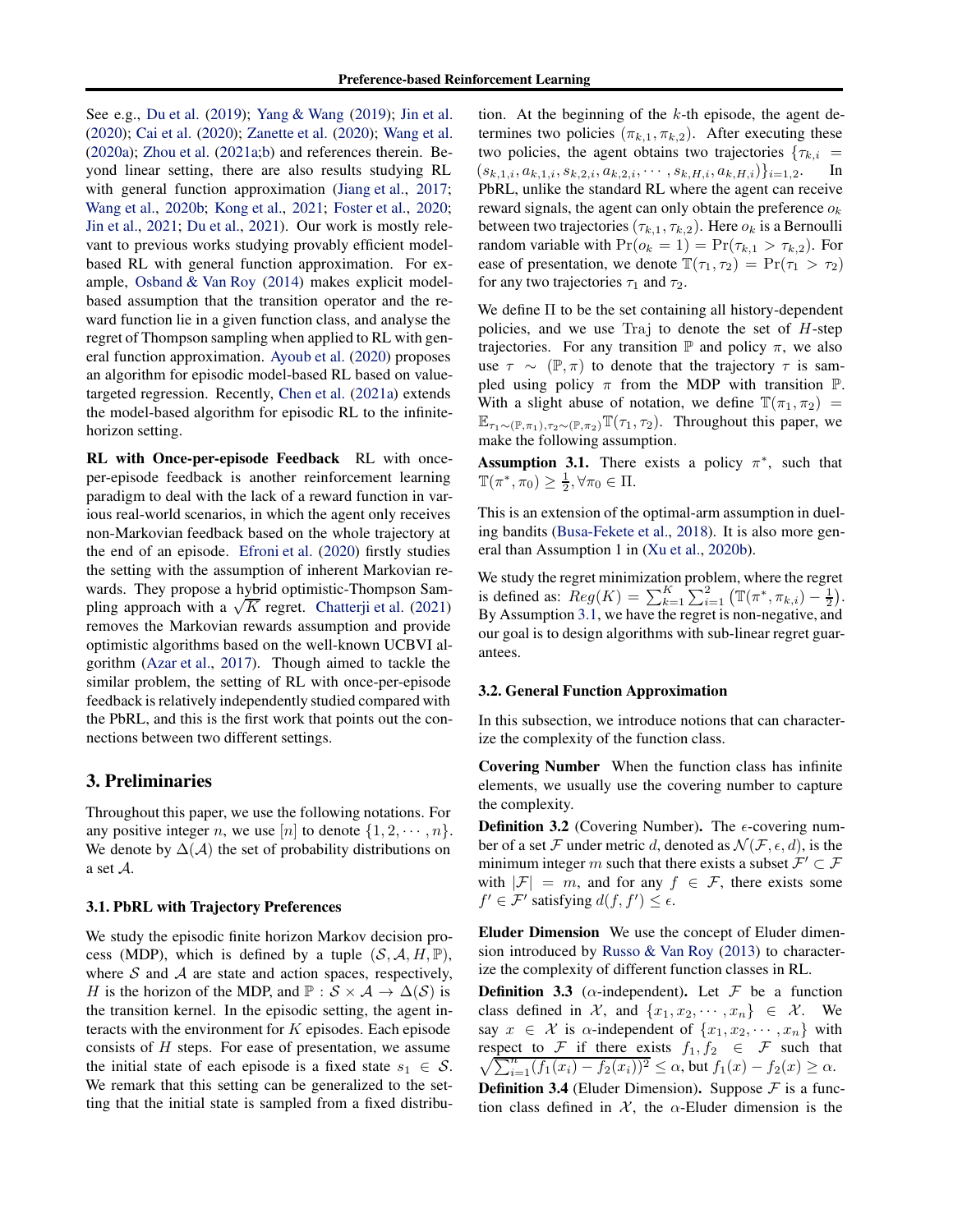longest sequence  $\{x_1, x_2, \dots, x_n\} \in \mathcal{X}$  such that there exists  $\alpha' \geq \alpha$  where  $x_i$  is  $\alpha'$ -independent of  $\{x_1, \dots, x_{i-1}\}$ for all  $i \in [n]$ .

**Preference Function** We assume the function  $\mathbb{T}(\tau_1, \tau_2)$ belongs to the function space  $\mathcal{F}_{\mathbb{T}}$ , which is defined as

$$
\mathcal{F}_{\mathbb{T}} = \{ f(\tau_1, \tau_2) \in [0, 1], f(\tau_1, \tau_2) + f(\tau_2, \tau_1) = 1 \}.
$$
\n(1)

We assume the  $\alpha$ -Eluder dimension of the function class  $\mathcal{F}_{\mathbb{T}}$  is bounded by  $d_{\mathbb{T}}$ . Here  $\alpha$  is a parameter which will be specified later.

Following the analysis by [Russo & Van Roy](#page-9-18) [\(2013](#page-9-18)), we can show that the function apace  $\mathcal{F}_{\mathbb{T}}$  has bounded Eluder dimension in linear and generalized linear cases.

<span id="page-3-0"></span>*Remark* 3.5 (Linear Preference Models)*.* Consider the case of d-dimensional linear preference models  $f(\tau_1, \tau_2)$  =  $\psi(\tau_1, \tau_2)^\top \theta$  where  $\psi$ : Traj  $\times$  Traj  $\to \mathbb{R}^d$  is a known feature map satisfying  $\|\psi(\tau_1, \tau_2)\|_2 \leq L$  and  $\theta \in \mathbb{R}^d$  is an unknown parameter with  $\|\theta\|_2 \leq S$ . Then the  $\alpha$ -Eluder dimension of  $\mathcal{F}_{\mathbb{T}}$  is at most  $O(d \log(LS/\alpha))$ .

<span id="page-3-1"></span>*Remark* 3.6 (Generalized Linear Preference Models)*.* For the case of  $d$ -dimensional generalized linear models  $f(\tau_1, \tau_2) = g(\langle \phi(\tau_1, \tau_2), \theta \rangle)$  where g is an increasing Lipschitz continuous function,  $\psi$  : Traj  $\times$  Traj  $\rightarrow \mathbb{R}^d$ is a known feature map satisfying  $\|\psi(\tau_1, \tau_2)\|_2 \leq L$ and  $\theta \in \mathbb{R}^d$  is an unknown parameter with  $\|\theta\|_2 \leq$ S. Set  $\bar{h} = \sup_{\tilde{\theta}, \tau_1, \tau_2} g'(\langle \phi(\tau_1, \tau_2), \tilde{\theta} \rangle), \quad \underline{h} =$  $\inf_{\tilde{\theta}, \tau_1, \tau_2} g'(\langle \phi(\tau_1, \tau_2), \tilde{\theta} \rangle)$  and  $r = \bar{h}/\underline{h}$ . Then the  $\alpha$ -Eluder dimension of  $\mathcal{F}_{\mathbb{T}}$  is at most  $O(dr^2 \log(rLS\bar{h}/\alpha))$ . Therefore, our results subsume the setting of logistic preference functions [\(Pacchiano et al.](#page-9-13), [2021\)](#page-9-13) as a spacial case.

Model Complexity Similar to [Ayoub et al.](#page-8-8) [\(2020](#page-8-8)), we use Eluder dimension to characterize the complexity of the model class. We denote  $V = \{f : \mathcal{S} \to [0,1]\}$ . We assume the real transition  $\mathbb P$  belongs to a transition set  $\mathcal P$ , and we define the function space  $\mathcal F$  as the collections of functions  $f : \mathcal{S} \times \mathcal{A} \times \mathcal{V} \rightarrow \mathbb{R}$ :

$$
\mathcal{F}_{\mathbb{P}} = \Big\{ f \mid \exists \mathbb{P} \in \mathcal{P}, s.t. \forall (s, a, v) \in \mathcal{S} \times \mathcal{A} \times \mathcal{V}, \nf(s, a, v) = \int \mathbb{P} (ds' \mid s, a) v(s') \Big\}.
$$
\n(2)

<span id="page-3-2"></span>We define  $d_{\mathbb{P}} = dim_{\mathcal{E}}(\mathcal{F}_{\mathbb{P}}, \alpha)$  to be the  $\alpha$ -Eluder dimension of  $\mathcal{F}_{\mathbb{P}}$ .

*Remark* 3.7 (Linear Mixture Models)*.* Such a model subsumes linear mixture models as a special case [\(Ayoub et al.](#page-8-8), [2020\)](#page-8-8). Specifically, we say an MDP is a linear mixture MDP if

$$
\mathcal{P} = \{ \psi(s, a, s')^{\top} \theta : \theta \in \Theta \},\
$$

where  $\psi : \mathcal{S} \times \mathcal{A} \times \mathcal{S} \to \mathbb{R}^d$  is a known feature map satisfying  $\|\sum_{s'} \psi(s, a, s')V(s')\|_2 \leq 1, \forall s \in \mathcal{S}, a \in \mathcal{A}, V \in \mathcal{V}$ ,

and  $\theta \in \Theta$  satisfies  $\|\theta\|_2 \leq B$  for a constant B. For linear mixture models, the  $\alpha$ -Eluder dimension of  $\mathcal{F}_{\mathbb{P}}$  is of order  $O(d \log(B/\alpha)).$ 

#### <span id="page-3-3"></span>3.3. RL with Once-per-episode Feedback

In this subsection, we introduce another related RL setting called RL with once-per-episode feedback.

In the k-th episode, the agent executes a policy  $\pi_k$  and obtains a trajectory  $\tau_k$  induced by  $\pi_k$ . At the end of the episode, the agent receives a feedback  $y_k \in \{0, 1\}$ , where  $y_k = g^*(\tau_k)$  for some unknown function  $g^*$ . We assume  $g^*$  belongs to the function space  $\mathcal{F}_{\mathbb{G}}$ , which is defined as  $\mathcal{F}_{\mathbb{G}} = \{g : \text{Traj } \rightarrow [0,1]\}.$  We assume the  $\alpha$ -Eluder dimension of the function class  $\mathcal{F}_{\mathbb{G}}$  is bounded by  $d_{\mathbb{G}}$ . Here  $\alpha$  is a parameter which will be specified later. With slight abuse of notations, we denote  $g^*(\pi) = \mathbb{E}_{\tau \sim (\mathbb{P}, \pi)}[g^*(\tau)].$ For any policy  $\pi$ , we can define the preference value function as  $V_1^{\pi}(s_1) = \mathbb{E}_{\tau \sim (\mathbb{P}, \pi)}[g^*(\tau)].$  Our goal is to minimize the regret  $Reg(K) = \sum_{k=1}^{K} V_1^*(s_1) - V_1^{\pi_k}(s_1)$ , where  $V_1^*(s_1) = \max_{\pi} V_1^{\pi}(s_1)$  is the value of the optimal policy.

*Remark* 3.8*.* Similar to Remarks [3.5](#page-3-0) and [3.6,](#page-3-1) our setting incorporates (generalized) linear case. Hence, our following results can be naturally applied to the scenario considered by [Chatterji et al.](#page-8-11) [\(2021\)](#page-8-11).

### 4. Main Results for Preference-based RL

In this section, we present the main results for preferencebased RL. We first propose a novel algorithm called Preference-based Optimistic Planning (PbOP) and establish the regret upper bound for it. To show the sharpness of our result, we also prove an information-theoretic lower bound in the linear case.

#### 4.1. Algorithm

The algorithm is formally defined in Algorithm [1.](#page-4-0) Overall, we employ the standard least-squares regression to learn the transition dynamics and the preference function. In each episode, we first update the model estimation based on the history samples till episode  $k - 1$ . We define the confidence sets and calculate the confidence bonuses for the transition and preference estimations, respectively. Based on the confidence sets and the bonus terms, we maintain a policy set in which all policies are near-optimal with minor sub-optimality gap with high probability. Finally, we execute the most exploratory policy pair in the policy set and observe the preference between the trajectories sampled using these two policies.

Confidence Sets and Bonuses We first explain our construction of the confidence sets and bonus terms in Algo-rithm [1.](#page-4-0) For the preference function, the estimation  $\hat{\mathbb{T}}_k$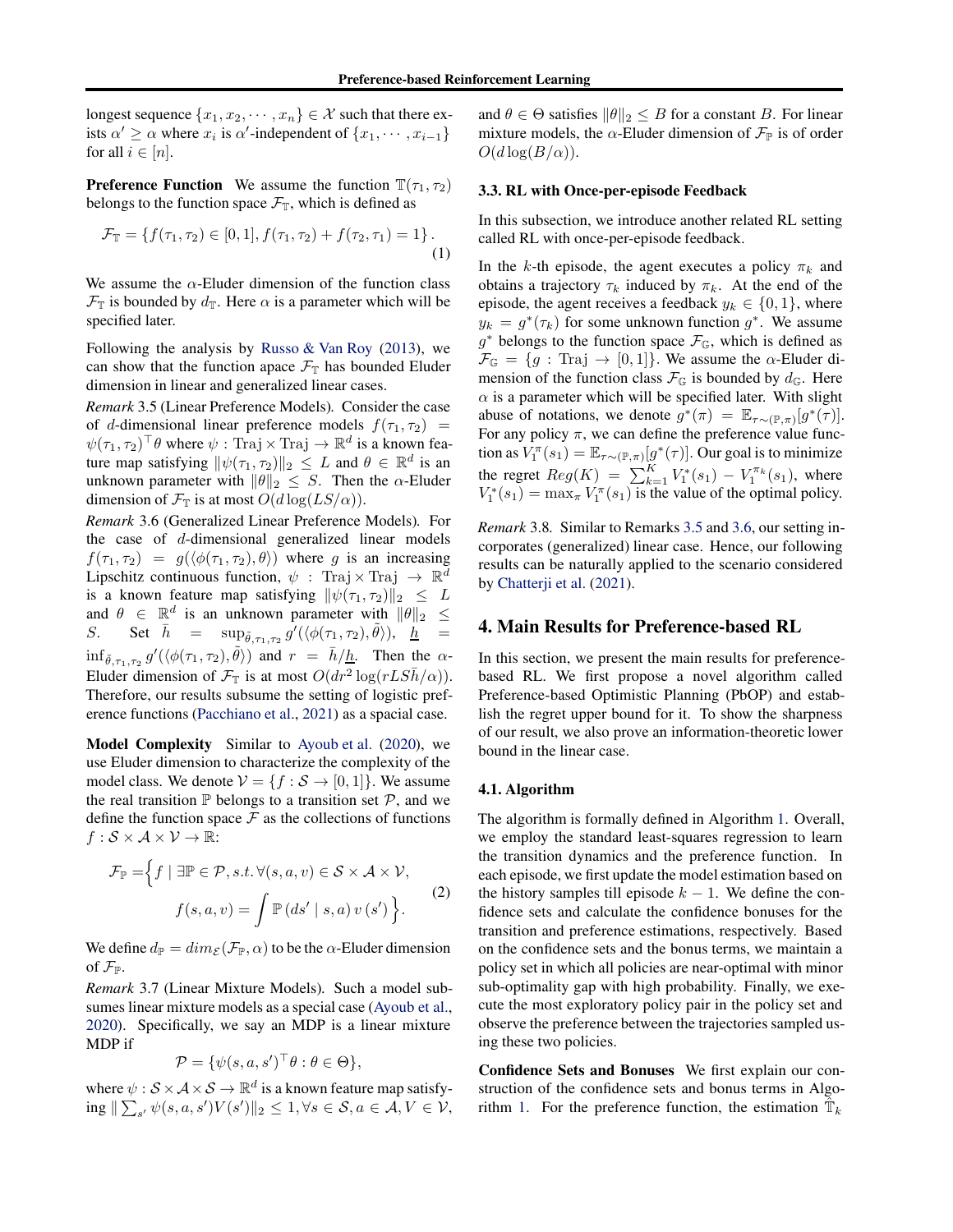# <span id="page-4-0"></span>Algorithm 1 PbOP: Preference-based Optimistic Planning

1: Set  $\beta_{\mathbb{T}} = \beta_{\mathbb{P}} = 8 \log(2K\mathcal{N}(\mathcal{F}_{\mathbb{T}}, 1/K, \|\cdot\|_{\infty})/\delta)$ 

2: **for** episode  $k = 1, \dots, K$  **do**<br>3: Calculate the estimation

- 3: Calculate the estimation  $\hat{T}_k$  and  $\hat{P}_k$  using leastsquares regression (Eqn.  $(3)$  and  $(5)$ )
- 4: Construct the high-confidence set  $\mathcal{B}_{\mathbb{T},k}$  for the preference  $\mathbb T$  (Eqn. [\(4\)](#page-4-3))
- 5: Construct the high-confidence set  $\mathcal{B}_{\mathbb{P},k}$  for transition  $\mathbb{P}$  (Eqn. [\(7\)](#page-4-4))
- 6: Define the preference bonus  $b_{\mathbb{T},k}(\tau_1, \tau_2)$  $\max_{f_1,f_2\in\mathcal{B}_{\mathbb{T},k}}|f_1(\tau_1,\tau_2)-f_2(\tau_1,\tau_2)|$
- 7: Define the transition bonus  $b_{\mathbb{P},k}(s, a, V)$  $\max_{\mathbb{P}_1,\mathbb{P}_2\in\mathcal{B}_{\mathbb{P},k}}(\mathbb{P}_1-\mathbb{P}_2)V(s,a)$
- 8: Set  $b_{\mathbb{P},k}(s, a) = \max_{V \in \mathcal{V}} b_{\mathbb{P},k}(s, a, V)$
- 9: Construct the policy set  $S_k$  as Eqn. [\(9\)](#page-5-0)<br>10: Compute policies  $(\pi_{k,1}, \pi_{k,2})$  as Eqn.
- Compute policies  $(\pi_{k,1}, \pi_{k,2})$  as Eqn. [\(10\)](#page-5-1)
- 11: Execute the policy  $\pi_{k,1}$  and  $\pi_{k,2}$  for one episode, respectively, and then observe the trajectory  $\tau_{k,1}$  and  $\tau_{k,2}$
- 12: Receive the preference  $o_k$  between  $\tau_{k,1}$  and  $\tau_{k,2}$
- 13: end for

is defined as the minimizer of the following least-squares loss:

$$
\hat{\mathbb{T}}_k = \underset{\mathbb{T}' \in \mathcal{F}_{\mathbb{T}}}{\arg \min} \sum_{t=1}^{k-1} \left( \mathbb{T}'(\tau_{t,1}, \tau_{t,2}) - o_t \right)^2.
$$
 (3)

We can guarantee that the real preference function  $\mathbb T$  is contained in the following high-probability set for T:

$$
\mathcal{B}_{\mathbb{T},k} = \left\{ \mathbb{T}' \mid \sum_{t=1}^{k-1} \left( \hat{\mathbb{T}}_k - \mathbb{T}' \right)^2 (\tau_{t,1}, \tau_{t,2}) \leq \beta_{\mathbb{T}} \right\}. \quad (4)
$$

We define the exploration bonus  $b_{\mathbb{T},k}(\tau_1, \tau_2)$  to be the "width" of the confidence set  $\mathcal{B}_{\mathbb{T},k}$ , i.e.,  $b_{\mathbb{T},k}(\tau_1, \tau_2)$  $\max_{f_1,f_2 \in \mathcal{B}_{T,k}} |f_1(\tau_1,\tau_2) - f_2(\tau_1,\tau_2)|$ . This bonus measures the uncertainty of a certain trajectory pair  $(\tau_1, \tau_2)$ w.r.t. the confidence set  $\mathcal{B}_{T,k}$ , which will be used to calculate the near-optimal policy set and the most exploratory policy pairs later.

When it comes to the confidence set and the bonus term for the transition estimation, the situation becomes slightly complicated. Recall that in the definition of the transition function  $f_{\mathbb{P}} \in \mathcal{F}_{\mathbb{P}}$ , the input variables includes both the state-action pair  $(s, a)$  and the nextstep target function V. Given history samples  $\{\tau_{t,i} =$  $(s_{t,1,i}, a_{t,1,i}, s_{t,2,i}, a_{t,2,i}, \cdots, s_{t,H,i}, a_{t,H,i})\}_{i=1,2, t\in[k-1]},$ we can possibly estimate the transition model by minimizing the least-squares loss with respect to certain value

target  $\{V_{t,h,i}\}_{i=1,2,h\in[H],t\in[k-1]}\$ :

<span id="page-4-2"></span>
$$
\hat{\mathbb{P}}_k = \operatorname{argmin}_{\mathbb{P}' \in \mathcal{P}} \sum_{i=1}^2 \sum_{t=1}^{k-1} \sum_{h=1}^H \left( \langle \mathbb{P}'(\cdot \mid s_{t,h,i}, a_{t,h,i}), V_{k,h,i} \rangle \right. \\ \left. - V_{k,h,i}(s_{k,h+1,i}) \right)^2. \tag{5}
$$

Now the remaining problem is how to define the target function  $V_{t,h,i}$ . In the problem of standard RL with general function approximation, [Ayoub et al.](#page-8-8) [\(2020\)](#page-8-8) uses the optimistic value estimation as the target function in each episode. However, in the PbRL setting, since the reward information is hidden, we cannot calculate the value estimation for each given state-action pairs. To tackle this problem, we define the bonus  $b_{P,k}(s, a, V)$  for any  $s \in$  $S, a \in A$  and the target function  $V \in V$ , and use  $V =$  $\arg \max_{V \in \mathcal{V}} b_{\mathbb{P},k}(s, a, V)$  as the regression target for the state-action pair  $(s, a)$ . Similar ideas have also been applied to the problem of reward-free exploration for linear mixture MDPs [\(Zhang et al.,](#page-10-5) [2021;](#page-10-5) [Chen et al.,](#page-8-9) [2021b\)](#page-8-9).

To be more specific, we define  $L_k(\mathbb{P}_1, \mathbb{P}_2)$  as

$$
L_k(\mathbb{P}_1, \mathbb{P}_2) = \sum_{i=1}^2 \sum_{t=1}^{k-1} \sum_{h=1}^H \left( \langle \mathbb{P}_1(\cdot | s_{t,h,i}, a_{t,h,i}) - \mathbb{P}_2(\cdot | s_{t,h,i}, a_{t,h,i}), V_{t,h,i} \rangle \right)^2.
$$
 (6)

<span id="page-4-1"></span>We construct the high confidence set for transition  $\mathbb{P}$ :

<span id="page-4-4"></span>
$$
\mathcal{B}_{\mathbb{P},k} = \left\{ \mathbb{P}' \mid L_k(\mathbb{P}', \hat{\mathbb{P}}_k) \leq \beta_{\mathbb{P}} \right\},\tag{7}
$$

The exploration bonus  $b_{P,k}(s, a, V)$  for the transition estimation measures the uncertainty of the confidence set  $\mathcal{B}_{\mathbb{P},k}$ :

$$
b_{\mathbb{P},k}(s,a,V) = \max_{\mathbb{P}_1, \mathbb{P}_2 \in \mathcal{B}_{\mathbb{P},k}} (\mathbb{P}_1 - \mathbb{P}_2) V(s,a). \tag{8}
$$

<span id="page-4-3"></span>Suppose  $V_{max,k,s,a} = \arg \max_{V \in \mathcal{V}} b_{\mathbb{P},k}(s, a, V)$ , then we use  $V_{max,t,s_{t,h,i},a_{t,h,i}}$  as the online target for the history sample  $(s_{t,h,i}, a_{t,h,i}, s_{t,h+1,i})$ . With a slight abuse of notation, we use  $b_{\mathbb{P},k}(s, a) = \max_{V \in \mathcal{V}} b_{\mathbb{P},k}(s, a, V)$  to denote the maximum uncertainty for a given state-action pair  $(s, a)$ .

Near-optimal Policy Set With the estimated model, algorithms for standard RL calculate the optimistic value function using Bellman backup to balance the exploration and exploitation. However, in PbRL, we cannot update the value function through Bellman update since the environment can be non-Markovian. Even worse, since we only get feedback about the preference between trajectory pairs, we cannot directly evaluate a single policy. Inspired from a recent work for PbRL in the tabular setting [\(Pacchiano et al.](#page-9-13), [2021](#page-9-13)), we construct a near-optimal policy set using the preference information.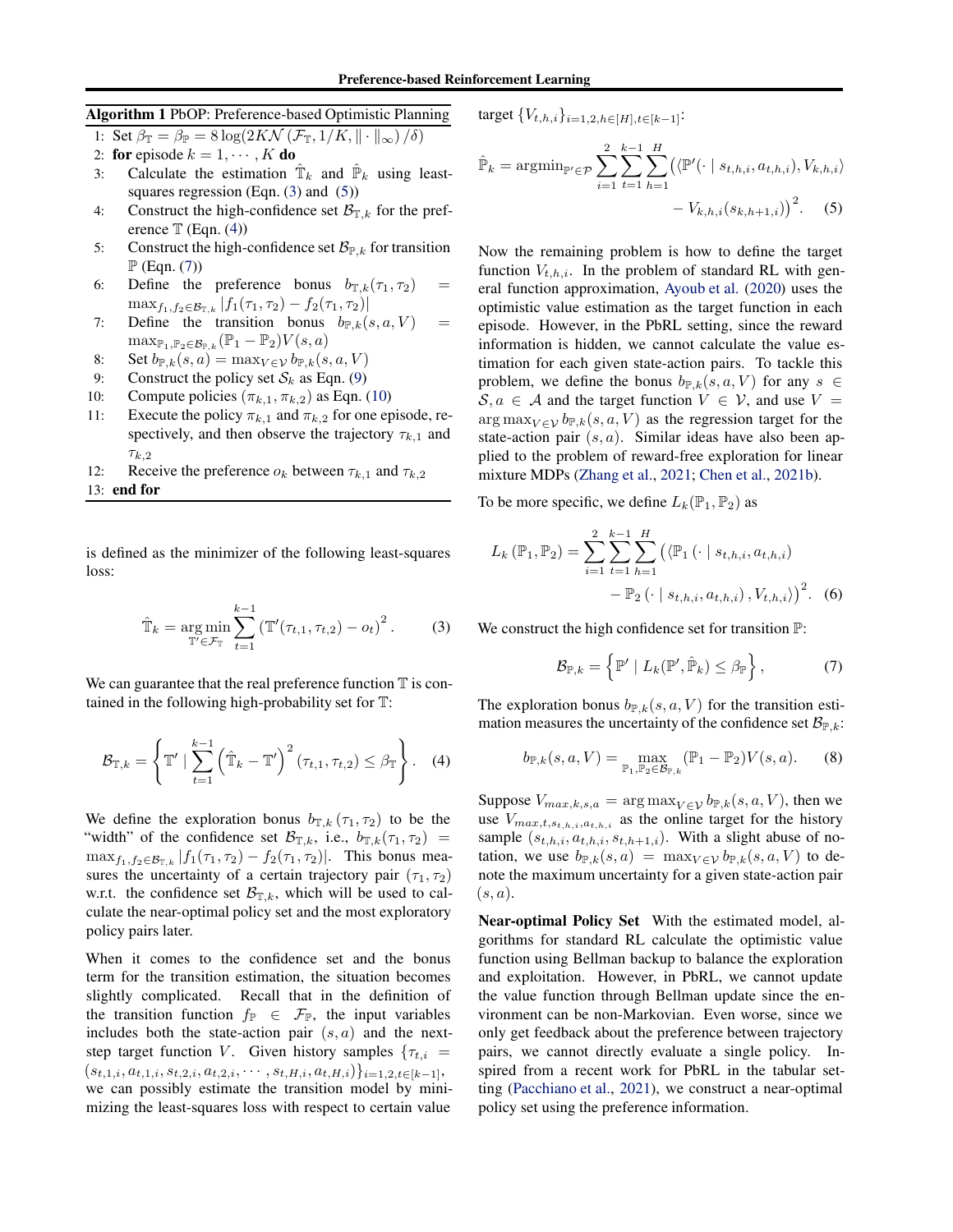Define  $b_{\mathbb{P},k}(\tau) = \sum_{(s,a)\in\tau} b_{\mathbb{P},k}(s,a)$ . With the constructed confidence set and the bonus terms, then we construct the following set  $S_k$ :

$$
\mathcal{S}_k = \left\{ \pi \, \left| \mathbb{E}_{\tau \sim (\hat{\mathbb{P}}_k, \pi), \tau_0 \sim (\hat{\mathbb{P}}_k, \pi_0)} \right( \hat{\mathbb{T}}_k(\tau, \tau_0) + b_{\mathbb{T}, k}(\tau, \tau_0) \right. \\ \left. + b_{\mathbb{P}, k}(\tau) + b_{\mathbb{P}, k}(\tau_0) \right) \ge \frac{1}{2}, \forall \pi_0 \in \Pi \right\} . \tag{9}
$$

Intuitively speaking,  $S_k$  consists of policies that there is no other policy significantly outperforms it. By executing policies in  $S_k$  in episode k, We can guarantee that the regret suffered in episode  $k$  to be less than the summation of the bonuses of the trajectories  $(\tau_{k,1}, \tau_{k,2})$ , thus solve the exploitation problem in PbRL. With our concentration analysis, we can guarantee that the optimal policy  $\pi^* \in S_k$  for any  $k \in [K]$  with high probability.

Exploratory Policies Now we explain how to deal with the exploration problem in PbRL with general function approximation. Since we have already defined the uncertainty  $b_{\mathbb{T},k}$  and  $b_{\mathbb{P},k}$  for trajectory pairs, we can choose two policies in  $S_k$  that maximize the uncertainty, and thus encourage exploration:

<span id="page-5-1"></span>
$$
(\pi_{k,1}, \pi_{k,2}) = \underset{\pi_1, \pi_2 \in S_k}{\arg \max} \mathbb{E}_{\tau_1 \sim (\hat{\mathbb{P}}_k, \pi_1), \tau_2 \sim (\hat{\mathbb{P}}_k, \pi_2)} \qquad (10)
$$

$$
(b_{\mathbb{T},k}(\tau_1, \tau_2) + b_{\mathbb{P},k}(\tau_1) + b_{\mathbb{P},k}(\tau_2)).
$$

## <span id="page-5-2"></span>4.2. Regret Upper Bound

**Theorem 4.1.** *With probability at least*  $1 - \delta$ *, the regret of Algorithm [1](#page-4-0) is upper bounded by*

$$
Reg(K) \le \tilde{O}(\sqrt{d_{\mathbb{P}}HK \log(N(\mathcal{F}_{\mathbb{P}}, 1/K, \|\cdot\|_{\infty})/\delta)}) + \sqrt{d_{\mathbb{T}}K \log(N(\mathcal{F}_{\mathbb{T}}, 1/K, \|\cdot\|_{\infty})/\delta)}),
$$

*where*  $d_{\mathbb{P}}$  *and*  $d_{\mathbb{T}}$  *is the*  $1/K$ *-Eluder dimension of*  $\mathcal{F}_{\mathbb{P}}$  *and*  $\mathcal{F}_{\mathbb{T}}$ *, respectively.* 

The regret bound in Theorem [4.1](#page-5-2) has polynomial dependence on the Eluder dimension of the function class  $\mathcal{F}_{\mathbb{P}}$ and  $\mathcal{F}_{\mathbb{T}}$ , and has no dependence on the cardinality of the state-action space. We defer the proof of Theorem [4.1](#page-5-2) to Appendix [A.](#page-11-0) When specialized to linear setting, the regret of Algorithm [1](#page-4-0) can be bounded by the following corollary.

<span id="page-5-4"></span>Corollary 4.2 (Linear Mixture Model and Linear Preference Function). *For the setting of linear mixture models and linear preference functions defined in Remark [3.5](#page-3-0) and [3.7,](#page-3-2) the regret of Algorithm [1](#page-4-0) is upper bounded by*

$$
Reg(K) \le O(\tilde{d}_{\mathbb{P}} \sqrt{HK \log(BK) \log(BK/\delta)} + \tilde{d}_{\mathbb{T}} \sqrt{K \log(LSK) \log(LSK/\delta)}),
$$

*where*  $\tilde{d}_{\mathbb{P}}$  *and*  $\tilde{d}_{\mathbb{T}}$  *are the feature dimension of linear mixture models and linear preference functions, respectively.*

RL with once-per-episode feedback (cf. Section [3.3\)](#page-3-3) is another paradigm introduced to tackle the problem of the lack of reward functions. Though the setting is different, we find that our Algorithm [1](#page-4-0) can be almost directly applied to this setting with near-optimal regret. Since this is not the main focus of this work, we refer the interested readers to Appendix [B](#page-14-0) for detailed algorithm and proof.

<span id="page-5-5"></span><span id="page-5-0"></span>**Theorem 4.3.** With probability at least  $1 - \delta$ , the regret *of Algorithm [4](#page-15-0) for RL with once-per-episode feedback is upper bounded by*

$$
Reg(K) \le \tilde{O}(\sqrt{d_{\mathbb{P}}HK \log(N(\mathcal{F}_{\mathbb{P}}, 1/K, \|\cdot\|_{\infty})/\delta)} + \sqrt{d_{\mathbb{G}}K \log(N(\mathcal{F}_{\mathbb{G}}, 1/K, \|\cdot\|_{\infty})/\delta)}),
$$

*where*  $d_{\mathbb{P}}$  *and*  $d_{\mathbb{G}}$  *is the*  $1/K$ *-Eluder dimension of*  $\mathcal{F}_{\mathbb{P}}$  *and* FG*, respectively.*

To the best of our knowledge, this is the first provably efficient algorithm for the problem of RL with once-perepisode feedback with general function approximation, which covers the result for RL with once-per-episode feedback in the tabular case [\(Chatterji et al.](#page-8-11), [2021](#page-8-11)).

#### 4.3. Information-Theoretic Lower Bound

In this subsection, we establish the lower bound for PbRL in the linear setting, which is derived using the reduction from the problem of RL with once-per-episode feedback.

Firstly, we show the reduction from the problem of RL with once-per-episode feedback setting to the PbRL setting. Specifically, suppose we have an algorithm  $ALG$  for PbRL problems, we design a reduction protocol to solve the RL with once-per-episode feedback problem using Algorithm ALG.

<span id="page-5-3"></span>

| <b>Algorithm 2 Reduction Protocol</b> |                                                                               |
|---------------------------------------|-------------------------------------------------------------------------------|
|                                       | 1: for episode $k = 1, \cdots, K/2$ do                                        |
| 2:                                    | Invoke Algorithm $\mathcal{ALG}$ and obtain the policy $\pi_{k,1}$            |
|                                       | and $\pi_{k,2}$ .                                                             |
| 3:                                    | Execute the policy $\pi_{k,1}$ , and then observe the trajec-                 |
|                                       | tory $\tau_{k,1}$ and the corresponding feedback $y_{k,1}$ .                  |
| 4:                                    | Execute the policy $\pi_{k,2}$ , and then observe the trajec-                 |
|                                       | tory $\tau_{k,2}$ and the corresponding feedback $y_{k,2}$ .                  |
| 5:                                    | Define the preference $o_k = \mathbb{1}(y_{k,1} > y_{k,2})$ if $y_{k,1} \neq$ |
|                                       |                                                                               |

$$
y_{k,2}, \text{ and } o_k = \begin{cases} 1 & w.p. 1/2 \\ 0 & w.p. 1/2 \end{cases} \text{ otherwise.}
$$

6: Send the information  $(\tau_{k,1}, \tau_{k,2})$  and  $o_k$  to Algorithm ALG.

7: end for

The reduction protocol is described in Algorithm [2.](#page-5-3) In each episode, the agent invokes Algorithm  $ALG$  to obtain the policy  $\pi_{k,1}$  and  $\pi_{k,2}$  based on the history data.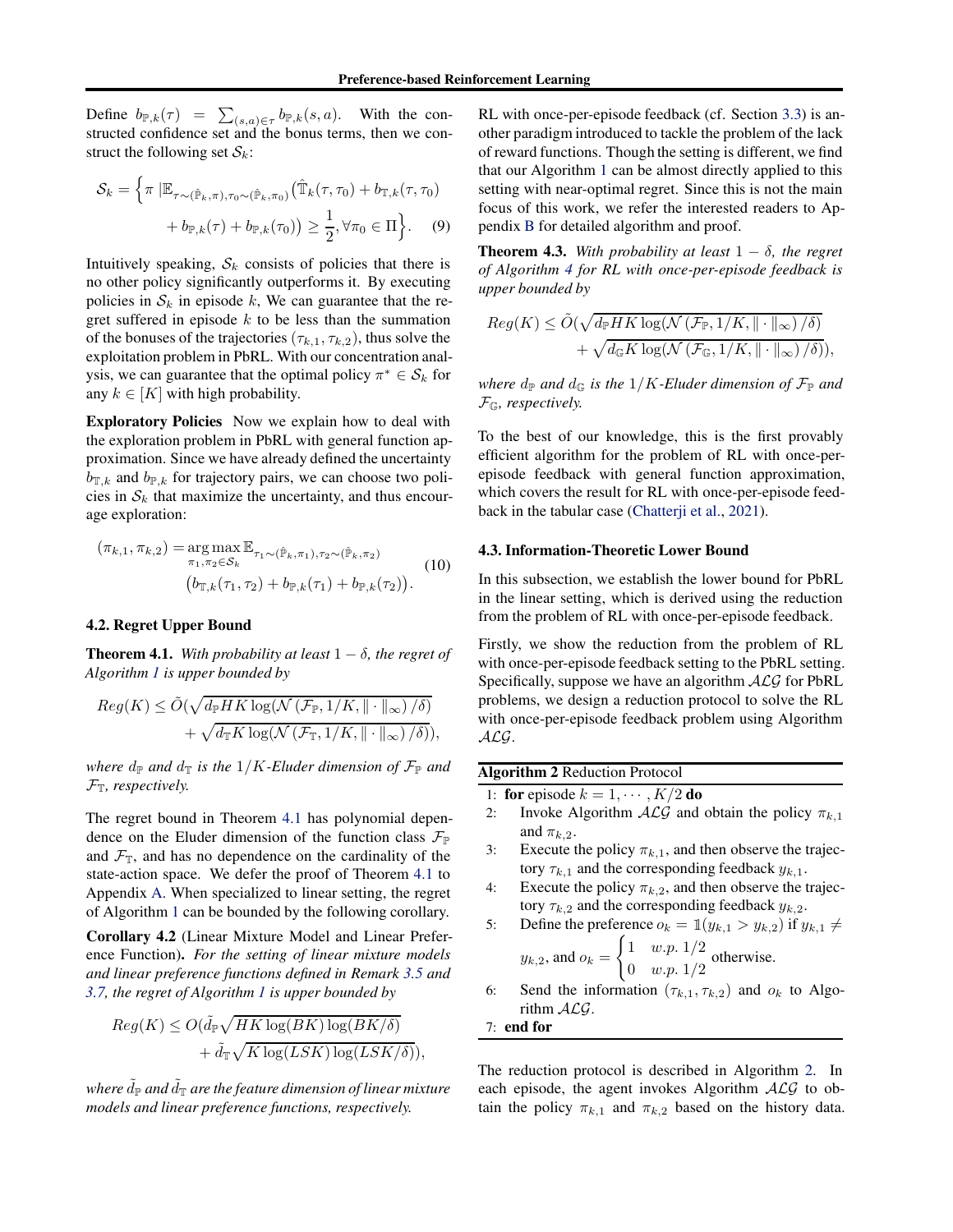The agent then executes these two policies, observes the trajectory  $\tau_{k,1}, \tau_{k,2}$ , and receives the corresponding feedback  $y_{k,1}, y_{k,2}$ . We define the preference  $o_k = \mathbb{1}(y_{k,1} >$  $(y_{k,2})$  if  $y_{k,1} \neq y_{k,2}$ , and  $o_k =$  $\int 1 \quad w.p. 1/2$  $\begin{array}{cc} 0 & w.p. 1/2 \\ w.p. 1/2 \end{array}$  otherwise. Note that in our design, we have  $Pr\{o_k = 1\} = \frac{Pr(y_{k,1}=1) - Pr(y_{k,2}=1)+1}{2}$ . Finally, we send the information  $(\tau_{k,1}, \tau_{k,2})$  and  $o_k$  obtained in this episode to Algorithm  $ALG$ . We have the following proposition based on the reduction protocol.

<span id="page-6-1"></span>Proposition 4.4. *Suppose there exists a PbRL algorithm*  $\mathcal{ALG}$  with regret  $poly(K, H, d_{\mathbb{P}}, d_{\mathbb{T}}, \mathcal{N}_{\mathbb{P}}, \mathcal{N}_{\mathbb{T}}, 1/\delta)$ *. For RL with once-per-episode feedback, there exists an algorithm with regret*  $poly(K, H, d_{\mathbb{P}}, d_{\mathcal{F}}, \mathcal{N}_{\mathbb{P}}, \mathcal{N}_{\mathcal{F}}, 1/\delta)$ *, where*  $d_{\mathcal{F}}$  *and*  $\mathcal{N}_{\mathcal{F}}$  *is the Eluder dimension and covering number of the function space*

$$
\mathcal{F} = \{ f(\tau_1, \tau_2) : \text{Traj} \times \text{Traj} \to [0, 1],
$$
  
s.t. 
$$
f(\tau_1, \tau_2) = \frac{g(\tau_1) - g(\tau_2) + 1}{2}, g(\tau) \in \mathcal{F}_{\mathbb{G}} \}.
$$

We state the lower bound for RL with once-per-episode feedback in Theorem [4.5,](#page-6-0) and defer the proof to Appendix [C.](#page-17-0)

<span id="page-6-0"></span>Theorem 4.5 (Lower Bound for RL with Once-per-episode Feedback). *For any algorithm for RL with once-perepisode feedback problem, there exists a*  $\ddot{d}_P$ *-dimensional* linear mixture MDP with a  $\tilde{d}_G$ -dimensional linear prefer*ence function such that the regret incurred by this algorithms is at least*  $\Omega(\tilde{d}_P \sqrt{K} + \tilde{d}_G \sqrt{K})$ .

The following lower bound for PbRL is implied by Proposition [4.4](#page-6-1) and Theorem [4.5.](#page-6-0) This lower bound matches the upper bound in Corollary [4.2](#page-5-4) w.r.t. the feature dimensions  $\tilde{d}_{\mathbb{P}}, \tilde{d}_{\mathbb{T}}$  and the number of episode K except for logarithmic factors, which indicates that our algorithm is near-optimal when specialized to the linear setting.

<span id="page-6-4"></span>Corollary 4.6 (Lower Bound for PbRL). *For any algorithm for PbRL, there exists a*  $\tilde{d}_P$ -dimensional linear mix*ture MDP with a d*<sub>T</sub>-dimensional linear preference function *such that the regret incurred by this algorithm is at least*  $\Omega(\tilde{d}_{\mathbb{P}}\sqrt{K}+\tilde{d}_{\mathbb{T}}\sqrt{K}).$ 

### **5. RL with**  $n$ **-wise Comparisons**

In the previous section, we propose a sample-efficient algorithm with near-optimal regret for the problem of PbRL with trajectory feedback. However, this setting cannot cover some other RL situations with preference feedback. For example, in robotics, sampling new trajectories can be expensive and time-consuming compared with labeling preferences among trajectories. The human overseer may sample multiple trajectories in a distributed manner and

compare all these trajectories with each other. In clinical trails, different medical treatments can be evaluated simultaneously, and the feedback is a pairwise comparison or a ranking among them. In this section, we propose a new setting called RL with  $n$ -wise comparisons, which is an extension of PbRL with trajectory feedback. We describe the setup and learning objective, followed by the algorithm and theoretical guarantees.

#### 5.1. Setup and Learning Objective

Compared with the problem of PbRL, the main difference is that the agent needs to execute  $n$  policies in each episode. Specifically, in the  $k$ -th episode, the agent executes  $n$  policies  $\{\pi_{k,i}\}_{i\in[n]}$  , and obtains  $n$  trajectories  $\{\tau_{k,i}\}_{i\in[n]}$ . The agent receives the feedback of  $n(n - 1)/2$  pairwise comparisons  $\{o_{k,i,j}\}_{1\leq i < j \leq n}$ , where  $o_{k,i,j}$  is a Bernoulli random variable such that  $Pr(o_{k,i,j} = 1) = Pr(\tau_{k,i} > \tau_{k,j}).$ Recall that we use the notations  $\mathbb{T}(\tau_1, \tau_2) = \Pr(\tau_1 >$  $\tau_1$ ) and  $\mathbb{T}(\pi_1, \pi_2) = \mathbb{E}_{\tau_1 \sim (\mathbb{P}, \pi_1), \tau_2 \sim (\mathbb{P}, \pi_2)} \mathbb{T}(\tau_1, \tau_2)$ . For such a problem, our goal is to minimize the regret, which is defined as  $Reg(K) = \sum_{k=1}^{K} \sum_{i=1}^{n} (\mathbb{T}(\pi^*, \pi_{k,i}) - \frac{1}{2}),$ where  $\pi^*$  is defined in Assumption [3.1.](#page-2-0) When  $n = 2$ , this regret reduces to the regret in the standard PbRL setting.

#### 5.2. Algorithm

The algorithm, which is formally described in Algorithm [3,](#page-7-0) shares the similar framework with Algorithm [1.](#page-4-0) The main difference is on the construction of confidence sets and bonus terms. Similar to the PbRL setting, we use leastsquares regression to estimate the preference function T:

<span id="page-6-2"></span>
$$
\hat{\mathbb{T}}_k = \underset{\mathbb{T}' \in \mathcal{F}_T}{\arg \min} \sum_{t=1}^{k-1} \sum_{i=1}^n \sum_{j=i+1}^n \left( \mathbb{T}'(\tau_{t,i}, \tau_{t,j}) - o_{t,i,j} \right)^2.
$$
\n(11)

Notably, we have  $n(n-1)/2$  samples instead of one sample in each episode.We construct the confidence set centered at  $\hat{\mathbb{T}}_k$  by

<span id="page-6-3"></span>
$$
\mathcal{B}_{\mathbb{T},k} = \left\{ \tilde{\mathbb{T}} \mid \sum_{t=1}^{k-1} \sum_{i=1}^n \sum_{j=i+1}^n \left( \hat{\mathbb{T}}_k - \tilde{\mathbb{T}} \right)^2 (\tau_{t,i}, \tau_{t,j}) \leq \beta_{\mathbb{T}} \right\}.
$$
\n(12)

Given the confidence set  $\mathcal{B}_{\mathbb{T},k}$ , we also use the function  $b_{\mathbb{T},k}(\tau_1,\tau_2) = \max_{f_1,f_2 \in \mathcal{B}_{\mathbb{T},k}} |f_1(\tau_1,\tau_2) - f_2(\tau_1,\tau_2)|$  to measure its uncertainty.

For estimating the transition dynamics, we utilize historical trajectories  $\{\tau_{t,i}\}_{(t,i)\in[k-1]\times[n]}$  to perform the least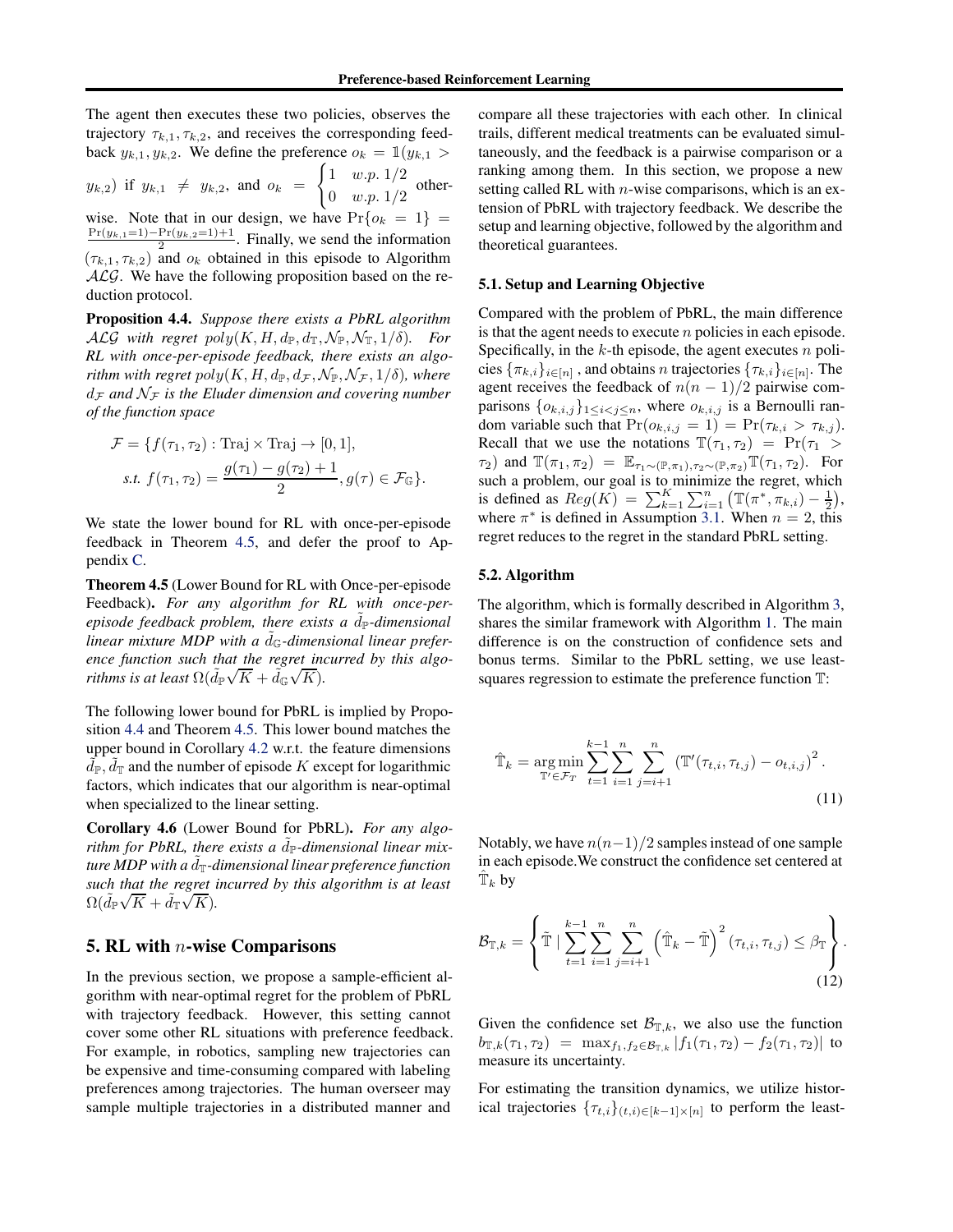<span id="page-7-0"></span>Algorithm 3 PbOP+: Pairwise Preference-based Optimistic Planning

1: Set 
$$
\beta_{\mathbb{T}} = 8 \log(2KN\left(\mathcal{F}_{\mathbb{T}}, 1/(Kn^2), || \cdot ||_{\infty}\right) / \delta)
$$
 and  $\beta_{\mathbb{P}} = 8 \log(2KN\left(\mathcal{F}_{\mathbb{P}}, 1/(Kn), || \cdot ||_{\infty}\right) / \delta)$ 

2: **for** episode  $k = 1, \dots, K$  **do**<br>3: Calculate the estimation

- 3: Calculate the estimation  $\hat{T}_k$  and  $\hat{P}_k$  using least-squares regression (Eqn. [\(11\)](#page-6-2) and [\(13\)](#page-7-1))
- 4: Construct the high-confidence set  $\mathcal{B}_{\mathbb{T},k}$  for the preference  $\mathbb T$  (Eqn. [\(12\)](#page-6-3))
- 5: Construct the high-confidence set  $\mathcal{B}_{\mathbb{P},k}$  for transition  $\mathbb{P}$  (Eqn. [\(14\)](#page-7-2))
- 6: Define the bonus term  $b_{\mathbb{T},k}(\tau_1, \tau_2)$  $\max_{f_1,f_2\in\mathcal{B}_{\mathbb{T},k}}|f_1(\tau_1,\tau_2)-f_2(\tau_1,\tau_2)|$
- 7: Define the bonus term  $b_{\mathbb{P},k}(s, a)$  =  $\max_{\mathbb{P}_1,\mathbb{P}_2\in\mathcal{B}_{\mathbb{P},k}}\max_{V\in\mathcal{V}}(\mathbb{P}_1-\mathbb{P}_2)V(s,a)$
- 8: Set  $b_{\mathbb{P},k}(\tau) = \sum_{(s,a)\in\tau} b_{\mathbb{P},k}(s,a)$
- 9: Compute the policy set  $S_k$  as Eqn. [\(16\)](#page-7-3)<br>10: Compute policy  $(\pi_{k,1}, \pi_{k,2}, \dots, \pi_{k,n})$
- 10: Compute policy  $(\pi_{k,1}, \pi_{k,2}, \cdots, \pi_{k,n})$  as Eqn. [\(17\)](#page-7-4)<br>11: Execute the policies  $(\pi_{k,1}, \pi_{k,2}, \cdots, \pi_{k,n})$  for one
- Execute the policies  $(\pi_{k,1}, \pi_{k,2}, \cdots, \pi_{k,n})$  for one episode, respectively, and then observe the trajectories  $(\tau_{k,1}, \tau_{k,2}, \cdots, \pi_{k,n})$
- 12: Receive the preference  $o_{k,i,j}$  between  $\tau_{k,i}$  and  $\tau_{k,j}$ for all  $(i, j) \in \{(i, j) | 1 \le i < j \le n\}$

13: end for

squares regression:

$$
\hat{\mathbb{P}}_k = \operatorname{argmin}_{\mathbb{P}' \in \mathcal{P}} \sum_{i=1}^n \sum_{t=1}^{k-1} \sum_{h=1}^H \left( \langle \mathbb{P}'(\cdot \mid s_{t,h,i}, a_{t,h,i}), V_{k,h,i} \rangle - V_{k,h,i}(s_{k,h+1,i}) \right)^2, \tag{13}
$$

where  $V_{k,h,i}$  is the target function defined as follows. Specifically, we construct the high confidence set for transition  $P$ , which is defined as

$$
\mathcal{B}_{\mathbb{P},k} = \left\{ \mathbb{P}' \mid L_k(\mathbb{P}', \hat{\mathbb{P}}_k) \leq \beta_{\mathbb{P}} \right\},\qquad(14)
$$

where  $L_k(\cdot, \cdot)$  is defined by

$$
L_k(\mathbb{P}_1, \mathbb{P}_2) = \sum_{i=1}^n \sum_{t=1}^k \sum_{h=1}^H \left( \langle \mathbb{P}_1(\cdot | s_{t,h,i}, a_{t,h,i}) - \mathbb{P}_2(\cdot | s_{t,h,i}, a_{t,h,i}), V_{t,h,i} \rangle \right)^2.
$$
 (15)

Given any  $V \in V$ , we choose the associated bonus  $b_{\mathbb{P},k}(s,a,V)$  as  $b_{\mathbb{P},k}(s,a,V) = \max_{\mathbb{P}_1,\mathbb{P}_2}(\mathbb{P}_1-\mathbb{P}_2)V(s,a).$ Such a bonus function measures the uncertainty of the confidence set  $\mathcal{B}_{\mathbb{P},k}$ . We also choose the target value function  $V_{t,h,i}$  as the function that can maximize the uncertainty. Formally, let  $V_{\text{max},k,s,a}$  =  $\arg \max_{V \in \mathcal{V}} b_{\mathbb{P},k}(s, a, V)$ , then we use  $V_{\text{max},t,s_{t,h,i},a_{t,h,i}}$  as the online target for the historical sample  $(s_{t,h,i}, a_{t,h,i}, s_{t,h+1,i})$ . Also we de- $\sum_{(s,a)\in\tau} b_{\mathbb{P},k}(s,a)$ . note  $b_{\mathbb{P},k}(s, a) = \max_{V \in \mathcal{V}} b_{\mathbb{P},k}(s, a, V)$  and  $b_{\mathbb{P},k}(\tau) =$ 

Given the estimated transition  $\hat{\mathbb{P}}_k$ , bonus for transition  $b_{\mathbb{P},k}$ and bonus for preference function  $b_{\mathbb{T},k}$ , we can construct the near-optimal set  $S_k$  like Eqn. [\(9\)](#page-5-0):

<span id="page-7-3"></span>
$$
S_k = \left\{ \pi \left| \mathbb{E}_{\tau \sim (\hat{\mathbb{P}}_k, \pi), \tau_0 \sim (\hat{\mathbb{P}}_k, \pi_0)} \right( \hat{\mathbb{T}}_k(\tau, \tau_0) + b_{\mathbb{T}, k}(\tau, \tau_0) \right. \\ \left. + b_{\mathbb{P}, k}(\tau) + b_{\mathbb{P}, k}(\tau_0) \right) \ge \frac{1}{2}, \forall \pi_0 \in \Pi \right\}.
$$
 (16)

Finally, we choose the exploratory polices  $(\pi_{k,1}, \pi_{k,2}, \cdots, \pi_{k,n})$  that can maximize the pairwise uncertainty. We luckily find that the summation of bonuses exactly characterize the uncertainty of the policy tuple:

<span id="page-7-4"></span>
$$
(\pi_{k,1}, \pi_{k,2}, \cdots, \pi_{k,n}) = \underset{\pi_1, \pi_2, \cdots, \pi_n \in S_k}{\arg \max} \sum_{i=1}^n \sum_{j=i+1}^n \qquad (17)
$$

$$
\mathbb{E}_{\tau_i \sim (\hat{\mathbb{P}}_k, \pi_i), \tau_j \sim (\hat{\mathbb{P}}_k, \pi_j)} (b_{\mathbb{T},k}(\tau_i, \tau_j) + b_{\mathbb{P},k}(\tau_i) + b_{\mathbb{P},k}(\tau_j)).
$$

#### 5.3. Theoretical Guarantees

In the following theorem, we establish the regret upper bound for Algorithm [3.](#page-7-0) The proof of this theorem is deferred to Appendix [D.](#page-17-1)

<span id="page-7-5"></span>**Theorem 5.1.** *With probability at least*  $1 - \delta$ *, the regret of Algorithm [3](#page-7-0) is upper bounded by*

$$
Reg(K) \le \tilde{O}(\sqrt{d_{\mathbb{P}}HnK\log(N(\mathcal{F}_{\mathbb{P}},1/(Kn),\|\cdot\|_{\infty})/\delta)}) + \sqrt{d_{\mathbb{T}}K\log(N(\mathcal{F}_{\mathbb{T}},1/(Kn^2),\|\cdot\|_{\infty})/\delta)}),
$$

*where*  $d_{\mathbb{P}}$  *and*  $d_{\mathbb{T}}$  *is the*  $1/K$ *-Eluder dimension of*  $\mathcal{F}_{\mathbb{P}}$  *and*  $\mathcal{F}_{\mathbb{T}}$ *, respectively.* 

<span id="page-7-1"></span>By replacing  $K$  with  $K/n$  in Theorem [5.1,](#page-7-5) we obtain a bound of  $\tilde{O}(\sqrt{d_{\mathbb{P}}HK\log(N(\mathcal{F}_{\mathbb{P}},1/(Kn),\|\cdot\|_{\infty})/\delta)}$  +  $\sqrt{d_{\mathbb{T}}K/n\log(\mathcal{N}(\mathcal{F}_{\mathbb{T}},1/(Kn^2),\|\cdot\|_{\infty})/\delta)})$ . This im-proves the regret bound in Theorem [4.1](#page-5-2) by a factor of  $\sqrt{n}$ on the second term, which is the benefit of additional information from  $n$ -wise comparisons.

### <span id="page-7-2"></span>6. Conclusion

This paper studies the regret minimization problem of PbRL with trajectory feedback and general function approximation. Based on the value-targeted regression and optimistic planning methods, we propose a novel RL algorithm called PbOP with regret  $\tilde{O}(\text{poly}(dH)\sqrt{K})$ . Our lower bound indicates that our regret upper bound is tight w.r.t. the feature dimension and the number of episodes when specialized to the linear setting. Furthermore, we formulate a novel setting called RL with  $n$ -wise comparisons and provide the first sample efficient algorithm in this setting.

A few problems still remain open. Firstly, there is still a gap of  $\sqrt{H}$  between Corollaries [4.2](#page-5-4) and [4.6.](#page-6-4) We conjecture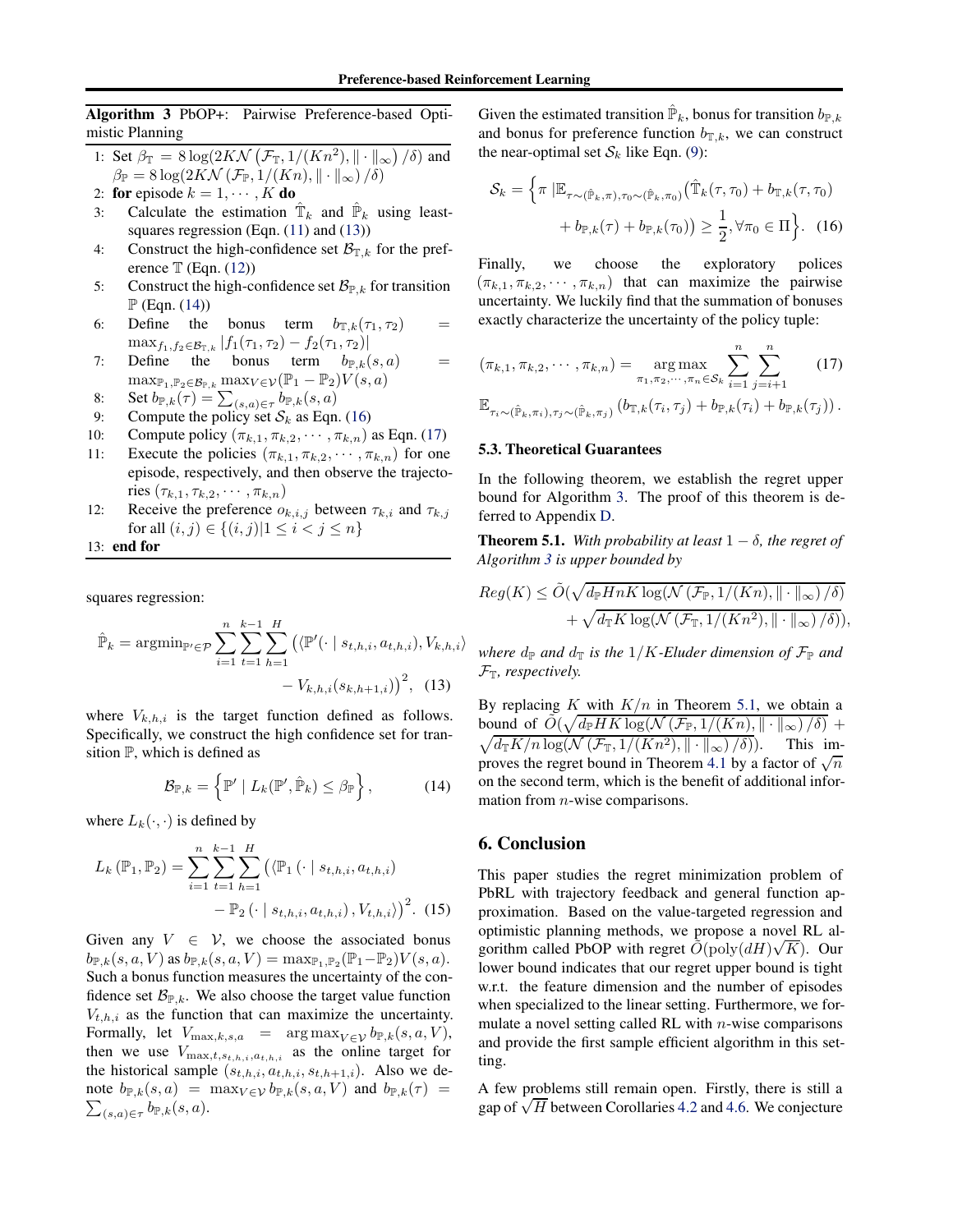that our upper bound is not tight, which can possibly be improved with more refined concentration analysis based on Bernstein bounds. Secondly, our algorithm is computationally inefficient due to non-Markovian feedback. It is tempting to design both statistically and computationally efficient algorithms in a relaxed PbRL setting. Finally, our setting of RL with n-wise comparisons does not cover the case where the feedback among  $n$  trajectories is a  $n$ -wise ranking [\(Negahban et al.](#page-9-24), [2018](#page-9-24)), which is also an interesting problem to be explored in future research.

## Acknowledgement

Liwei Wang was supported by National Key R&D Program of China (2018YFB1402600), Exploratory Research Project of Zhejiang Lab (No. 2022RC0AN02), BJNSF (L172037), Project 2020BD006 supported by PKUBaidu Fund, the major key project of PCL (PCL2021A12).

## References

- <span id="page-8-2"></span>Abbeel, P. and Ng, A. Y. Apprenticeship learning via inverse reinforcement learning. In *Proceedings of the twenty-first international conference on Machine learning*, pp. 1, 2004.
- <span id="page-8-0"></span>Amodei, D., Olah, C., Steinhardt, J., Christiano, P., Schulman, J., and Mané, D. Concrete problems in ai safety. *arXiv preprint arXiv:1606.06565*, 2016.
- <span id="page-8-8"></span>Ayoub, A., Jia, Z., Szepesvari, C., Wang, M., and Yang, L. Model-based reinforcement learning with value-targeted regression. In *International Conference on Machine Learning*, pp. 463–474. PMLR, 2020.
- <span id="page-8-19"></span>Azar, M. G., Osband, I., and Munos, R. Minimax regret bounds for reinforcement learning. In *International Conference on Machine Learning*, pp. 263–272. PMLR, 2017.
- <span id="page-8-1"></span>Berkenkamp, F., Krause, A., and Schoellig, A. P. Bayesian optimization with safety constraints: safe and automatic parameter tuning in robotics. *Machine Learning*, pp. 1– 35, 2021.
- <span id="page-8-5"></span>Busa-Fekete, R., Szörényi, B., Weng, P., Cheng, W., and Hüllermeier, E. Preference-based reinforcement learning: evolutionary direct policy search using a preferencebased racing algorithm. *Machine Learning*, 97(3):327– 351, 2014.
- <span id="page-8-14"></span>Busa-Fekete, R., Hüllermeier, E., and Mesaoudi-Paul, A. E. Preference-based online learning with dueling bandits: A survey. *arXiv preprint arXiv:1807.11398*, 2018.
- <span id="page-8-15"></span>Cai, Q., Yang, Z., Jin, C., and Wang, Z. Provably efficient exploration in policy optimization. In *International Con-*

*ference on Machine Learning*, pp. 1283–1294. PMLR, 2020.

- <span id="page-8-11"></span>Chatterji, N. S., Pacchiano, A., Bartlett, P. L., and Jordan, M. I. On the theory of reinforcement learning with onceper-episode feedback. *arXiv preprint arXiv:2105.14363*, 2021.
- <span id="page-8-18"></span>Chen, X., Hu, J., Jin, C., Li, L., and Wang, L. Understanding domain randomization for sim-to-real transfer. *arXiv preprint arXiv:2110.03239*, 2021a.
- <span id="page-8-9"></span>Chen, X., Hu, J., Yang, L. F., and Wang, L. Near-optimal reward-free exploration for linear mixture mdps with plug-in solver. *arXiv preprint arXiv:2110.03244*, 2021b.
- <span id="page-8-6"></span>Christiano, P., Leike, J., Brown, T. B., Martic, M., Legg, S., and Amodei, D. Deep reinforcement learning from human preferences. *arXiv preprint arXiv:1706.03741*, 2017.
- <span id="page-8-7"></span>Du, S. S., Luo, Y., Wang, R., and Zhang, H. Provably efficient  $q$ -learning with function approximation via distribution shift error checking oracle. *arXiv preprint arXiv:1906.06321*, 2019.
- <span id="page-8-17"></span>Du, S. S., Kakade, S. M., Lee, J. D., Lovett, S., Mahajan, G., Sun, W., and Wang, R. Bilinear classes: A structural framework for provable generalization in rl. *arXiv preprint arXiv:2103.10897*, 2021.
- <span id="page-8-10"></span>Efroni, Y., Merlis, N., and Mannor, S. Reinforcement learning with trajectory feedback. *arXiv preprint arXiv:2008.06036*, 2020.
- <span id="page-8-12"></span>Falahatgar, M., Hao, Y., Orlitsky, A., Pichapati, V., and Ravindrakumar, V. Maxing and ranking with few assumptions. In *Proceedings of the 31st International Conference on Neural Information Processing Systems*, pp. 7063–7073, 2017a.
- <span id="page-8-13"></span>Falahatgar, M., Orlitsky, A., Pichapati, V., and Suresh, A. T. Maximum selection and ranking under noisy comparisons. In *International Conference on Machine Learning*, pp. 1088–1096. PMLR, 2017b.
- <span id="page-8-16"></span>Foster, D. J., Rakhlin, A., Simchi-Levi, D., and Xu, Y. Instance-dependent complexity of contextual bandits and reinforcement learning: A disagreement-based perspective. *arXiv preprint arXiv:2010.03104*, 2020.
- <span id="page-8-3"></span>Ho, J. and Ermon, S. Generative adversarial imitation learning. *Advances in neural information processing systems*, 29:4565–4573, 2016.
- <span id="page-8-4"></span>Hussein, A., Gaber, M. M., Elyan, E., and Jayne, C. Imitation learning: A survey of learning methods. *ACM Computing Surveys (CSUR)*, 50(2):1–35, 2017.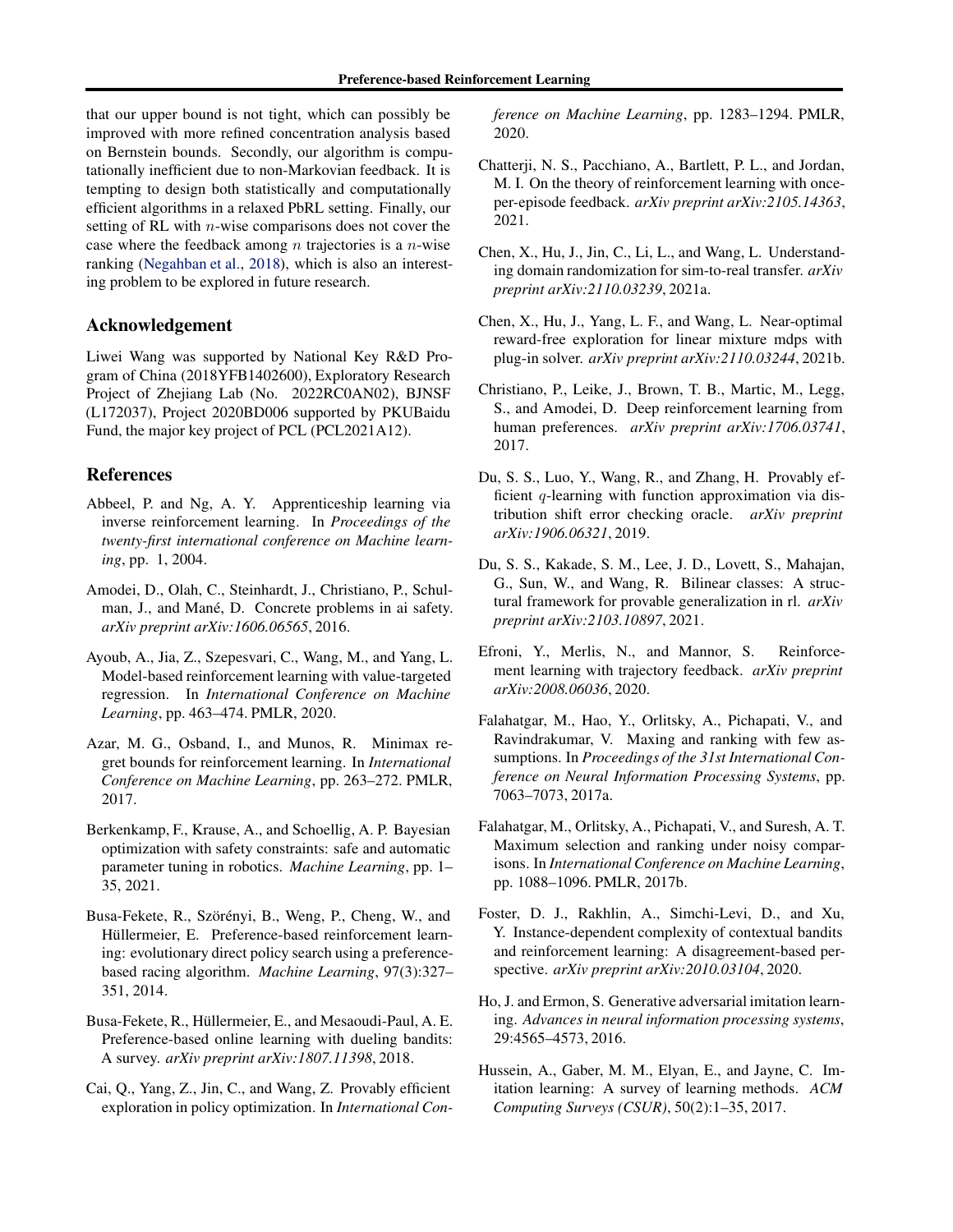- <span id="page-9-7"></span>Jain, A., Wojcik, B., Joachims, T., and Saxena, A. Learning trajectory preferences for manipulators via iterative improvement. *arXiv preprint arXiv:1306.6294*, 2013.
- <span id="page-9-8"></span>Jain, A., Sharma, S., Joachims, T., and Saxena, A. Learning preferences for manipulation tasks from online coactive feedback. *The International Journal of Robotics Research*, 34(10):1296–1313, 2015.
- <span id="page-9-20"></span>Jiang, N., Krishnamurthy, A., Agarwal, A., Langford, J., and Schapire, R. E. Contextual decision processes with low bellman rank are pac-learnable. In *International Conference on Machine Learning*, pp. 1704–1713. PMLR, 2017.
- <span id="page-9-16"></span>Jin, C., Yang, Z., Wang, Z., and Jordan, M. I. Provably efficient reinforcement learning with linear function approximation. In *Conference on Learning Theory*, pp. 2137– 2143. PMLR, 2020.
- <span id="page-9-22"></span>Jin, C., Liu, Q., and Miryoosefi, S. Bellman eluder dimension: New rich classes of rl problems, and sampleefficient algorithms. *arXiv preprint arXiv:2102.00815*, 2021.
- <span id="page-9-21"></span>Kong, D., Salakhutdinov, R., Wang, R., and Yang, L. F. Online sub-sampling for reinforcement learning with general function approximation. *arXiv preprint arXiv:2106.07203*, 2021.
- <span id="page-9-0"></span>Mnih, V., Kavukcuoglu, K., Silver, D., Graves, A., Antonoglou, I., Wierstra, D., and Riedmiller, M. Playing atari with deep reinforcement learning. *arXiv preprint arXiv:1312.5602*, 2013.
- <span id="page-9-24"></span>Negahban, S., Oh, S., Thekumparampil, K. K., and Xu, J. Learning from comparisons and choices. *The Journal of Machine Learning Research*, 19(1):1478–1572, 2018.
- <span id="page-9-3"></span>Ng, A. Y., Harada, D., and Russell, S. Policy invariance under reward transformations: Theory and application to reward shaping. In *Icml*, volume 99, pp. 278–287, 1999.
- <span id="page-9-4"></span>Ng, A. Y., Russell, S. J., et al. Algorithms for inverse reinforcement learning. In *Icml*, volume 1, pp. 2, 2000.
- <span id="page-9-11"></span>Novoseller, E., Wei, Y., Sui, Y., Yue, Y., and Burdick, J. Dueling posterior sampling for preference-based reinforcement learning. In *Conference on Uncertainty in Artificial Intelligence*, pp. 1029–1038. PMLR, 2020.
- <span id="page-9-5"></span>Osa, T., Pajarinen, J., Neumann, G., Bagnell, J. A., Abbeel, P., and Peters, J. An algorithmic perspective on imitation learning. *arXiv preprint arXiv:1811.06711*, 2018.
- <span id="page-9-23"></span>Osband, I. and Van Roy, B. Model-based reinforcement learning and the eluder dimension. *arXiv preprint arXiv:1406.1853*, 2014.
- <span id="page-9-13"></span>Pacchiano, A., Saha, A., and Lee, J. Dueling rl: Reinforcement learning with trajectory preferences. *arXiv preprint arXiv:2111.04850*, 2021.
- <span id="page-9-18"></span>Russo, D. and Van Roy, B. Eluder dimension and the sample complexity of optimistic exploration. In *NIPS*, pp. 2256–2264. Citeseer, 2013.
- <span id="page-9-25"></span>Russo, D. and Van Roy, B. Learning to optimize via posterior sampling. *Mathematics of Operations Research*, 39 (4):1221–1243, 2014.
- <span id="page-9-1"></span>Silver, D., Schrittwieser, J., Simonyan, K., Antonoglou, I., Huang, A., Guez, A., Hubert, T., Baker, L., Lai, M., Bolton, A., et al. Mastering the game of go without human knowledge. *nature*, 550(7676):354–359, 2017.
- <span id="page-9-2"></span>Vinyals, O., Babuschkin, I., Czarnecki, W. M., Mathieu, M., Dudzik, A., Chung, J., Choi, D. H., Powell, R., Ewalds, T., Georgiev, P., et al. Grandmaster level in starcraft ii using multi-agent reinforcement learning. *Nature*, 575(7782):350–354, 2019.
- <span id="page-9-17"></span>Wang, R., Du, S. S., Yang, L. F., and Salakhutdinov, R. On reward-free reinforcement learning with linear function approximation. *arXiv preprint arXiv:2006.11274*, 2020a.
- <span id="page-9-15"></span>Wang, R., Salakhutdinov, R., and Yang, L. F. Reinforcement learning with general value function approximation: Provably efficient approach via bounded eluder dimension. *arXiv preprint arXiv:2005.10804*, 2020b.
- <span id="page-9-9"></span>Wirth, C. and Fürnkranz, J. First steps towards learning from game annotations. 2012.
- <span id="page-9-10"></span>Wirth, C. and Fürnkranz, J. On learning from game annotations. *IEEE Transactions on Computational Intelligence and AI in Games*, 7(3):304–316, 2014.
- <span id="page-9-6"></span>Wirth, C., Akrour, R., Neumann, G., Fürnkranz, J., et al. A. survey of preference-based reinforcement learning methods. *Journal of Machine Learning Research*, 18(136): 1–46, 2017.
- <span id="page-9-19"></span>Xu, Y., Joshi, A., Singh, A., and Dubrawski, A. Zeroth order non-convex optimization with dueling-choice bandits. In *Conference on Uncertainty in Artificial Intelligence*, pp. 899–908. PMLR, 2020a.
- <span id="page-9-12"></span>Xu, Y., Wang, R., Yang, L. F., Singh, A., and Dubrawski, A. Preference-based reinforcement learning with finite-time guarantees. *arXiv preprint arXiv:2006.08910*, 2020b.
- <span id="page-9-14"></span>Yang, L. and Wang, M. Sample-optimal parametric qlearning using linearly additive features. In *International Conference on Machine Learning*, pp. 6995–7004. PMLR, 2019.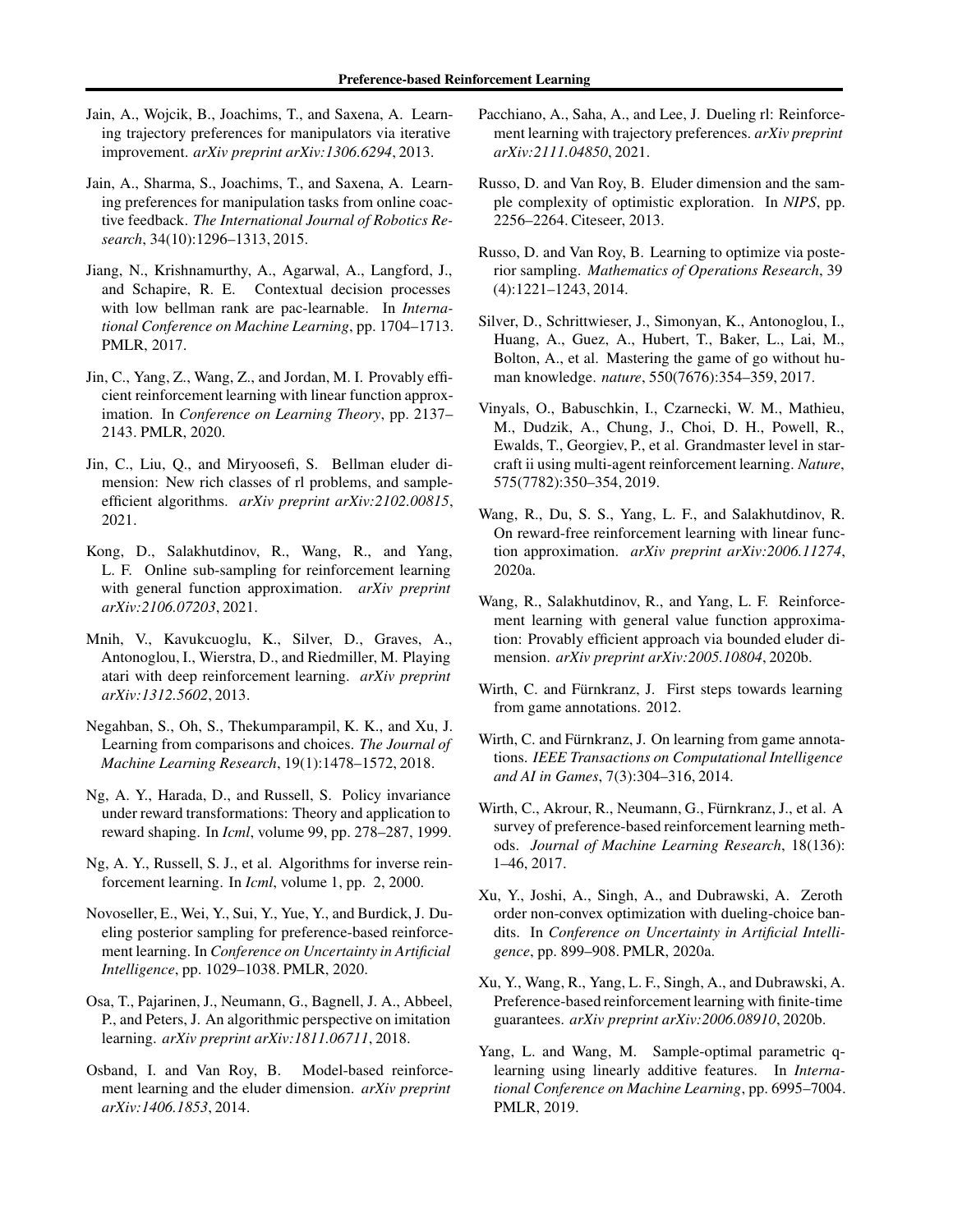- <span id="page-10-4"></span>Yue, Y., Broder, J., Kleinberg, R., and Joachims, T. The k-armed dueling bandits problem. *Journal of Computer and System Sciences*, 78(5):1538–1556, 2012.
- <span id="page-10-1"></span>Zanette, A., Lazaric, A., Kochenderfer, M., and Brunskill, E. Learning near optimal policies with low inherent bellman error. In *International Conference on Machine Learning*, pp. 10978–10989. PMLR, 2020.
- <span id="page-10-5"></span>Zhang, W., Zhou, D., and Gu, Q. Reward-free model-based reinforcement learning with linear function approximation. *Advances in Neural Information Processing Systems*, 34, 2021.
- <span id="page-10-0"></span>Zhao, Y., Zeng, D., Socinski, M. A., and Kosorok, M. R. Reinforcement learning strategies for clinical trials in nonsmall cell lung cancer. *Biometrics*, 67(4):1422–1433, 2011.
- <span id="page-10-3"></span>Zhou, D., Gu, Q., and Szepesvari, C. Nearly minimax optimal reinforcement learning for linear mixture markov decision processes. In *Conference on Learning Theory*, pp. 4532–4576. PMLR, 2021a.
- <span id="page-10-2"></span>Zhou, D., He, J., and Gu, Q. Provably efficient reinforcement learning for discounted mdps with feature mapping. In *International Conference on Machine Learning*, pp. 12793–12802. PMLR, 2021b.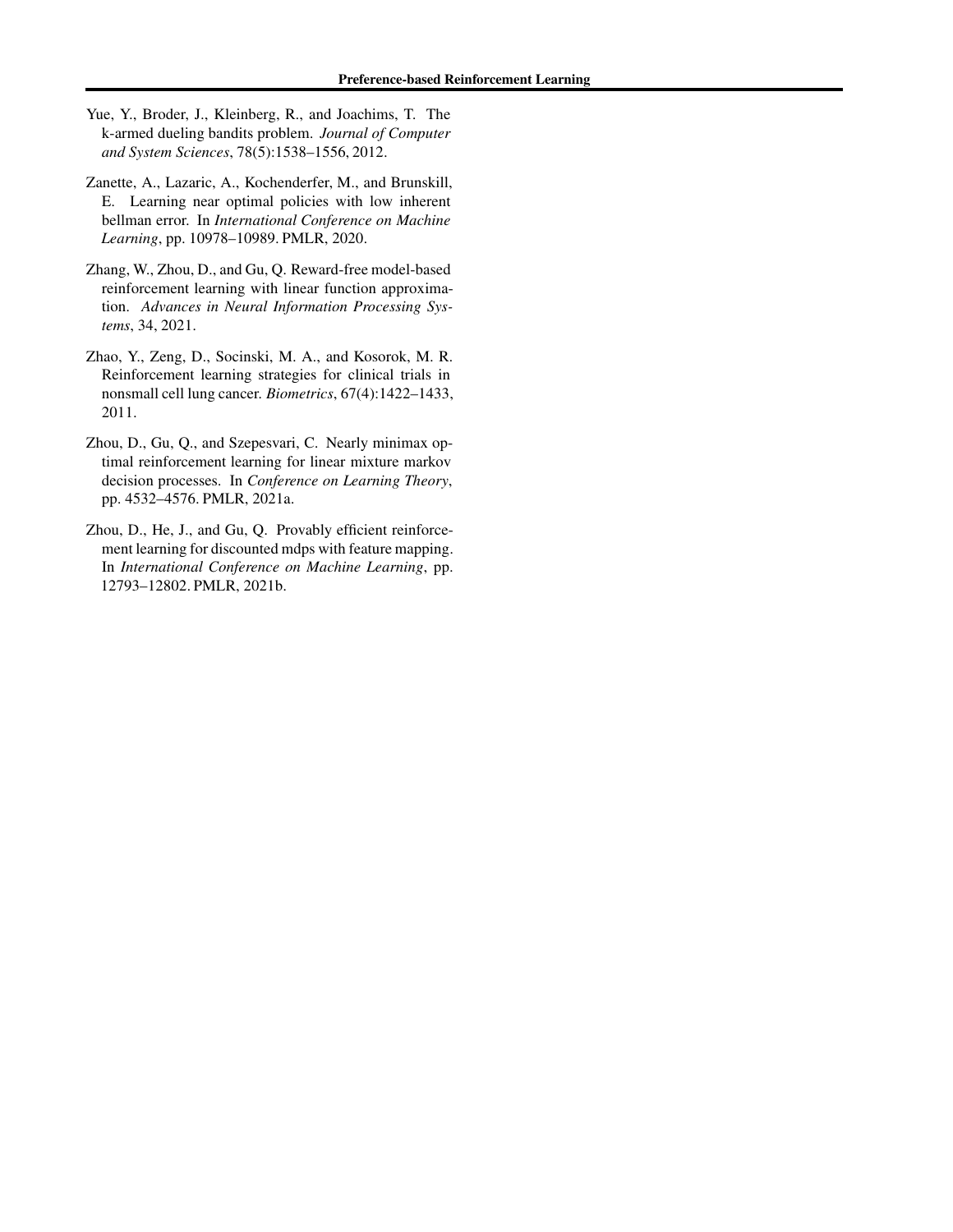# <span id="page-11-1"></span><span id="page-11-0"></span>A. Proof of Theorem [4.1](#page-5-2)

**Lemma A.1.** *Fix*  $\delta \in (0, 1)$ *, with probability at least*  $1 - \delta$ *, for all*  $k \in [K]$ *,* 

$$
\sum_{t=1}^{k-1} \left(\hat{\mathbb{T}}_k - \mathbb{T}\right)^2 (\tau_{t,1}, \tau_{t,2}) \le \beta_{\mathbb{T}}.\tag{18}
$$

*Proof.* This lemma can be proved by the direct application of Lemma [E.1.](#page-20-0)

<span id="page-11-2"></span>By Lemma [A.1,](#page-11-1) we know that the true preference  $\mathbb{T}(\tau_1, \tau_2) \in \mathcal{B}_{\mathbb{T},k}$  with high probability. **Lemma A.2.** *Fix*  $\delta \in (0, 1)$ *, with probability at least*  $1 - \delta$ *, for all*  $k \in [K]$ *,* 

$$
L_{k}\left(\mathbb{P},\hat{\mathbb{P}}_{k}\right) = \sum_{i=1}^{2} \sum_{t=1}^{k-1} \sum_{h=1}^{H} \left( \left\langle \mathbb{P}\left(\cdot \mid s_{t,h,i}, a_{t,h,i}\right) - \hat{\mathbb{P}}_{k}\left(\cdot \mid s_{t,h,i}, a_{t,h,i}\right), V_{t,h,i} \right\rangle \right)^{2} \leq \beta_{\mathbb{P}}.
$$
 (19)

*Proof.* This lemma can be proved by the direct application of Lemma [E.1.](#page-20-0)

By Lemma [A.2,](#page-11-2) we know that the true transition kernel  $\mathbb{P}(s'|s, a) \in \mathcal{B}_{\mathbb{P},k}$  with high probability.

<span id="page-11-3"></span>We denote the high-probability event in Lemmas [A.1](#page-11-1) and [A.2](#page-11-2) as  $\mathcal{E}$ .

**Lemma A.3.** *Under event*  $\mathcal{E}$ *, for any two policies*  $\pi_1$ *,*  $\pi_2$  *and scalar function*  $f : \text{Traj} \times \text{Traj} \rightarrow [0, 1]$ *,* 

$$
\mathbb{E}_{\tau_1 \sim (\mathbb{P}, \pi_1), \tau_2 \sim (\mathbb{P}, \pi_2)}[f(\tau_1, \tau_2)] - \mathbb{E}_{\tau_1 \sim (\hat{\mathbb{P}}_k, \pi_1), \tau_2 \sim (\hat{\mathbb{P}}_k, \pi_2)}[f(\tau_1, \tau_2)] \leq \mathbb{E}_{\tau_1 \sim (\hat{\mathbb{P}}_k, \pi_1), \tau_2 \sim (\hat{\mathbb{P}}_k, \pi_2)}[b_{\mathbb{P},k}(\tau_1) + b_{\mathbb{P},k}(\tau_2)] \tag{20}
$$

*Proof.* We use  $\tau \sim (\hat{P}_k, \pi)_h$  to denote that the first h steps in the trajectory  $\tau$  is sampled using policy  $\pi$  from the MDP with transition  $\hat{P}_k$ , and the state-action pairs from step  $h+1$  up until the last step is sampled using policy  $\pi$  from the MDP with the true transition  $\mathbb P$ . Therefore,

$$
\mathbb{E}_{\tau_1 \sim (\mathbb{P}, \pi_1), \tau_2 \sim (\mathbb{P}, \pi_2)}[f(\tau_1, \tau_2)] - \mathbb{E}_{\tau_1 \sim (\hat{\mathbb{P}}_k, \pi_1), \tau_2 \sim (\hat{\mathbb{P}}_k, \pi_2)}[f(\tau_1, \tau_2)]
$$
\n(21)

$$
=\mathbb{E}_{\tau_1 \sim (\hat{\mathbb{P}}_k, \pi_1)_0, \tau_2 \sim (\hat{\mathbb{P}}_k, \pi_2)_0} [f(\tau_1, \tau_2)] - \mathbb{E}_{\tau_1 \sim (\hat{\mathbb{P}}_k, \pi_1)_H, \tau_2 \sim (\hat{\mathbb{P}}_k, \pi_2)_H} [f(\tau_1, \tau_2)]
$$
\n(22)

$$
=\sum_{h=1}^{\infty} \mathbb{E}_{\tau_1 \sim (\hat{\mathbb{P}}_k, \pi_1)_{h-1}, \tau_2 \sim (\hat{\mathbb{P}}_k, \pi_2)_{h-1}}[f(\tau_1, \tau_2)] - \mathbb{E}_{\tau_1 \sim (\hat{\mathbb{P}}_k, \pi_1)_{h}, \tau_2 \sim (\hat{\mathbb{P}}_k, \pi_2)_{h}}[f(\tau_1, \tau_2)]
$$
\n(23)

For a given h, suppose  $d_h(\mathbb{P}, \pi)$  denotes the state-action distribution in step h when the agent interacts with the MDP with transition  $\mathbb P$  using policy  $\pi$ , we have

$$
\mathbb{E}_{\tau_1 \sim (\hat{\mathbb{P}}_k, \pi_1)_{h-1}, \tau_2 \sim (\hat{\mathbb{P}}_k, \pi_2)_{h-1}}[f(\tau_1, \tau_2)] - \mathbb{E}_{\tau_1 \sim (\hat{\mathbb{P}}_k, \pi_1)_{h}, \tau_2 \sim (\hat{\mathbb{P}}_k, \pi_2)_{h}}[f(\tau_1, \tau_2)]
$$
(24)

$$
\leq \mathbb{E}_{(s_{h,1},a_{h,1}) \sim d_h(\hat{\mathbb{P}}_k, \pi_1), (s_{h,2},a_{h,2}) \sim d_h(\hat{\mathbb{P}}_k, \pi_2)} \left[ \max_{V} \left( \left( \mathbb{P} - \hat{\mathbb{P}}_k \right) V(s_{h,1}, a_{h,1}) \right) + \max_{V} \left( \left( \mathbb{P} - \hat{\mathbb{P}}_k \right) V(s_{h,2}, a_{h,2}) \right) \right] \tag{25}
$$

$$
\leq \mathbb{E}_{(s_{h,1},a_{h,1}) \sim d_h(\hat{\mathbb{P}}_k,\pi_1),(s_{h,2},a_{h,2}) \sim d_h(\hat{\mathbb{P}}_k,\pi_2)} \left[ b_{\mathbb{P},k}(s_{h,1},a_{h,1}) + b_{\mathbb{P},k}(s_{h,2},a_{h,2}) \right],
$$
\n(26)

where the last inequality is due to  $P \in \mathcal{B}_{P,k}$  under event  $\mathcal E$  by Lemma [A.2.](#page-11-2) Summing over all  $h \in [H]$ , we can prove that

$$
\mathbb{E}_{\tau_1 \sim (\mathbb{P}, \pi_1), \tau_2 \sim (\mathbb{P}, \pi_2)}[f(\tau_1, \tau_2)] - \mathbb{E}_{\tau_1 \sim (\hat{\mathbb{P}}_k, \pi_1), \tau_2 \sim (\hat{\mathbb{P}}_k, \pi_2)}[f(\tau_1, \tau_2)] \leq \mathbb{E}_{\tau_1 \sim (\hat{\mathbb{P}}_k, \pi_1), \tau_2 \sim (\hat{\mathbb{P}}_k, \pi_2)}[b_{\mathbb{P},k}(\tau_1) + b_{\mathbb{P},k}(\tau_2)]. \tag{27}
$$

<span id="page-11-5"></span>**Lemma A.4.** *Under event*  $\mathcal{E}$ *, we have*  $\pi^* \in \mathcal{S}_k$ *.* 

*Proof.* By Assumption [3.1,](#page-2-0) we know that

<span id="page-11-4"></span>
$$
\mathbb{E}_{\tau_0 \sim (\mathbb{P}, \pi_0), \tau^* \sim (\mathbb{P}, \pi^*)} \mathbb{T} \left( \tau^*, \tau_0 \right) \ge \frac{1}{2}, \forall \pi_0.
$$
\n(28)

 $\Box$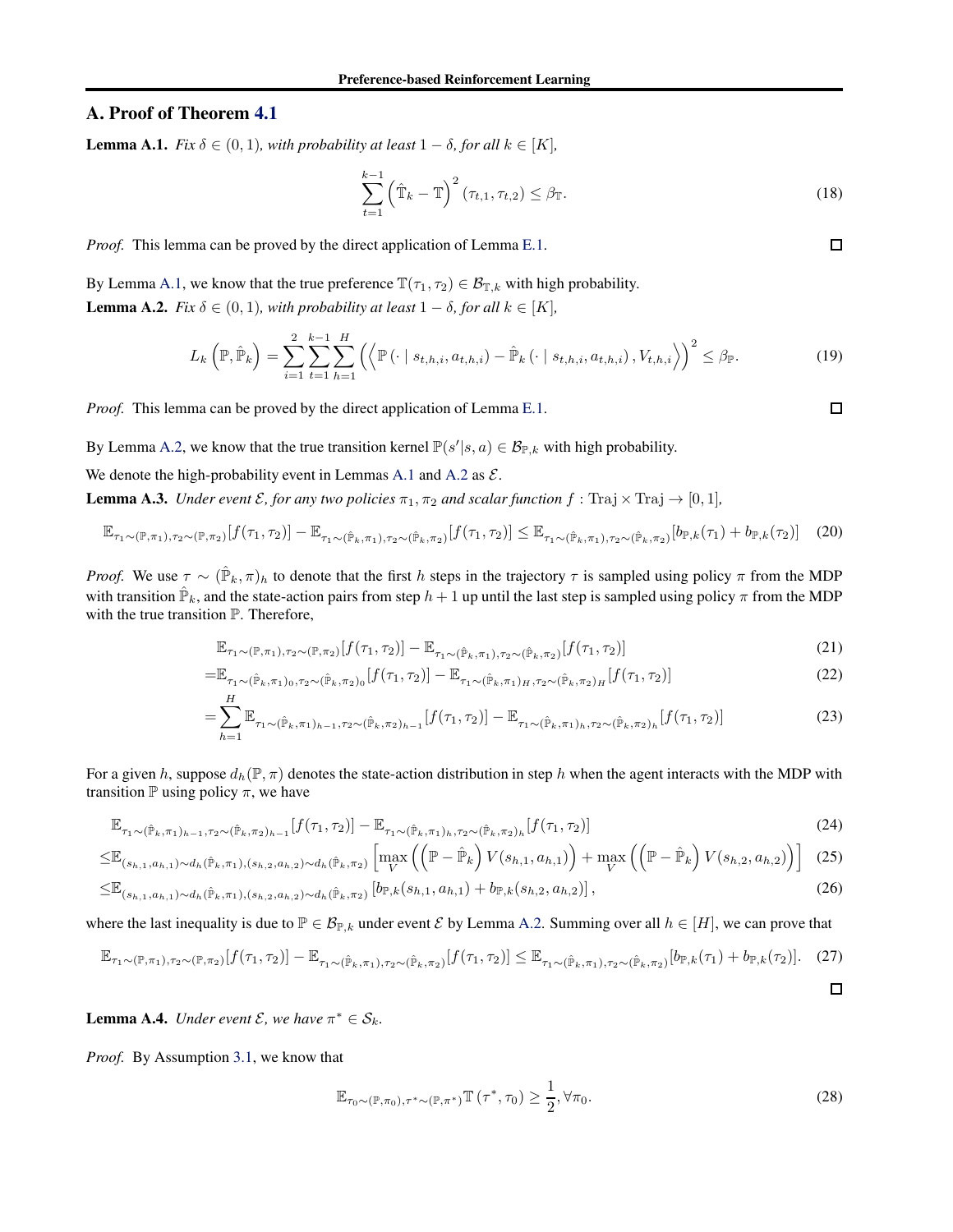We decompose the LHS of the above inequality into the following three terms:

$$
\mathbb{E}_{\tau_0 \sim (\mathbb{P}, \pi_0), \tau^* \sim (\mathbb{P}, \pi^*)} \mathbb{T}(\tau^*, \tau_0) = \mathbb{E}_{\tau_0 \sim (\mathbb{P}, \pi_0), \tau^* \sim (\mathbb{P}, \pi^*)} \mathbb{T}(\tau^*, \tau_0) - \mathbb{E}_{\tau_0 \sim (\hat{\mathbb{P}}_k, \pi_0), \tau^* \sim (\hat{\mathbb{P}}_k, \pi^*)} \mathbb{T}(\tau^*, \tau_0)
$$
\n(29)

$$
+\mathbb{E}_{\tau_0 \sim (\hat{\mathbb{P}}_k,\pi_0),\tau^* \sim (\hat{\mathbb{P}}_k,\pi^*)} \mathbb{T}(\tau^*,\tau_0) - \mathbb{E}_{\tau_0 \sim (\hat{\mathbb{P}}_k,\pi_0),\tau^* \sim (\hat{\mathbb{P}}_k,\pi^*)} \hat{\mathbb{T}}_k(\tau^*,\tau_0)
$$
(30)

$$
+\mathbb{E}_{\tau_0 \sim (\hat{\mathbb{P}}_k,\pi_0),\tau^* \sim (\hat{\mathbb{P}}_k,\pi^*)}\hat{\mathbb{T}}_k(\tau^*,\tau_0).
$$
\n(31)

By Lemma [A.3,](#page-11-3) we can upper bound the first term in the following way:

$$
\mathbb{E}_{\tau_0 \sim (\mathbb{P}, \pi_0), \tau^* \sim (\mathbb{P}, \pi^*)} \mathbb{T}(\tau^*, \tau_0) - \mathbb{E}_{\tau_0 \sim (\hat{\mathbb{P}}_k, \pi_0), \tau^* \sim (\hat{\mathbb{P}}_k, \pi^*)} \mathbb{T}(\tau^*, \tau_0) \leq \mathbb{E}_{\tau_1 \sim (\hat{\mathbb{P}}_k, \pi_1), \tau_2 \sim (\hat{\mathbb{P}}_k, \pi_2)} [b_{\mathbb{P},k}(\tau_1) + b_{\mathbb{P},k}(\tau_2)]. \tag{32}
$$

By Lemma [A.1,](#page-11-1) we know that  $\mathbb{T}(\tau_1, \tau_2) \in \mathcal{B}_{\mathbb{T},k}$  under event  $\mathcal{E}$ . Therefore,

$$
\mathbb{E}_{\tau_0 \sim (\hat{\mathbb{P}}_k, \pi_0), \tau^* \sim (\hat{\mathbb{P}}_k, \pi^*)} \mathbb{T} \left( \tau^*, \tau_0 \right) - \mathbb{E}_{\tau_0 \sim (\hat{\mathbb{P}}_k, \pi_0), \tau^* \sim (\hat{\mathbb{P}}_k, \pi^*)} \hat{\mathbb{T}}_k \left( \tau^*, \tau_0 \right)
$$
(33)

$$
\leq \mathbb{E}_{\tau_0 \sim (\hat{\mathbb{P}}_k, \pi_0), \tau^* \sim (\hat{\mathbb{P}}_k, \pi^*)} \max_{f_1, f_2 \in \mathcal{B}_{T,k}} |f_1(\tau_1, \tau_2) - f_2(\tau^*, \tau_0)|
$$
\n(34)

$$
=\mathbb{E}_{\tau_0\sim(\hat{\mathbb{P}}_k,\pi_0),\tau^*\sim(\hat{\mathbb{P}}_k,\pi^*)}b_{\mathbb{T},k}(\tau^*,\tau_0).
$$
\n(35)

Together with Inq. [\(28\)](#page-11-4), we have

$$
\mathbb{E}_{\tau_0 \sim (\hat{\mathbb{P}}_k, \pi_0), \tau^* \sim (\hat{\mathbb{P}}_k, \pi^*)} \left( \hat{\mathbb{T}}_k \left( \tau^*, \tau_0 \right) + b_{\mathbb{T}, k}(\tau^*, \tau_0) + b_{\mathbb{P}, k}(\tau^*) + b_{\mathbb{P}, k}(\tau_0) \right) \ge \frac{1}{2}, \forall \pi_0,
$$
\n(36)

which indicates that  $\pi^* \in \mathcal{S}_k$ .

<span id="page-12-0"></span>Lemma A.5. *Under event* E*, it holds that*

$$
\sum_{k=1}^{K} b_{\mathbb{T},k}(\tau_{k,1},\tau_{k,2}) \le O(\sqrt{dK \log(K\mathcal{N}(\mathcal{F}_{\mathbb{T}},1/K,\|\cdot\|_{\infty})/\delta)}).
$$
\n(37)

*Proof.* This lemma follows from the direct application of Lemma [E.2.](#page-20-1) Note that under event  $\mathcal{E}$ , we have  $\max_{1\leq k\leq K}$  diam $(\mathcal{B}_{T,k}|_{(\tau_1,\tau_2)_{1:k}}) \leq 2\sqrt{\beta_T}$  by Lemma [A.1,](#page-11-1) and  $f(\tau_1,\tau_2) \in [0,1], \forall f \in \mathcal{F}_T$ . Therefore,

$$
\sum_{k=1}^{K} b_{\mathbb{T},k}(\tau_{k,1},\tau_{k,2}) = \sum_{k=1}^{K} \text{diam}\left(\mathcal{B}_{\mathbb{T},k}|_{(\tau_{k,1},\tau_{k,2})}\right) \le O(\sqrt{dK\log(K\mathcal{N}\left(\mathcal{F}_{\mathbb{T}},1/K,\|\cdot\|_{\infty}\right)/\delta)}).
$$
(38)

 $\Box$ 

 $\Box$ 

<span id="page-12-1"></span>Lemma A.6. *Under event*  $\mathcal{E}$ *,* 

$$
\sum_{k=1}^{K} \left( b_{\mathbb{P},k}(\tau_{k,1}) + b_{\mathbb{P},k}(\tau_{k,2}) \right) \le O(\sqrt{d_{\mathbb{P}}HK \log(K\mathcal{N}\left(\mathcal{F}_{\mathbb{T}},1/K,\|\cdot\|_{\infty}\right)/\delta)}).
$$
\n(39)

*Proof.* This lemma follows from the direct application of Lemma [E.2.](#page-20-1) Note that under event  $\mathcal{E}$ , we have  $\sum_{i=1}^{2} \sum_{t=1}^{k} \sum_{h=1}^{H} \left( \left\langle \mathbb{P}(\cdot \mid s_{t,h,i}, a_{t,h,i}) - \hat{\mathbb{P}}_k(\cdot \mid s_{t,h,i}, a_{t,h,i}), V_{k,h,i} \right\rangle \right)^2 \leq \beta_{\mathbb{P}}$  by Lemma [A.2,](#page-11-2) and  $f(s, a, V) \in$  $[0, 1], \forall f \in \mathcal{F}_{\mathbb{P}}$ . Therefore,

$$
\sum_{k=1}^{K} b_{\mathbb{P},k}(\tau_{k,1}) + b_{\mathbb{P},k}(\tau_{k,2}) = \sum_{i=1}^{2} \sum_{k=1}^{K} \sum_{h=1}^{H} b_{\mathbb{P},k}(s_{k,h,i}, a_{k,h,i}) \le O(\sqrt{d_{\mathbb{P}}HK \log(K\mathcal{N}\left(\mathcal{F}_{\mathbb{T}}, 1/K, \|\cdot\|_{\infty}\right)/\delta)}). \tag{40}
$$

$$
\Box
$$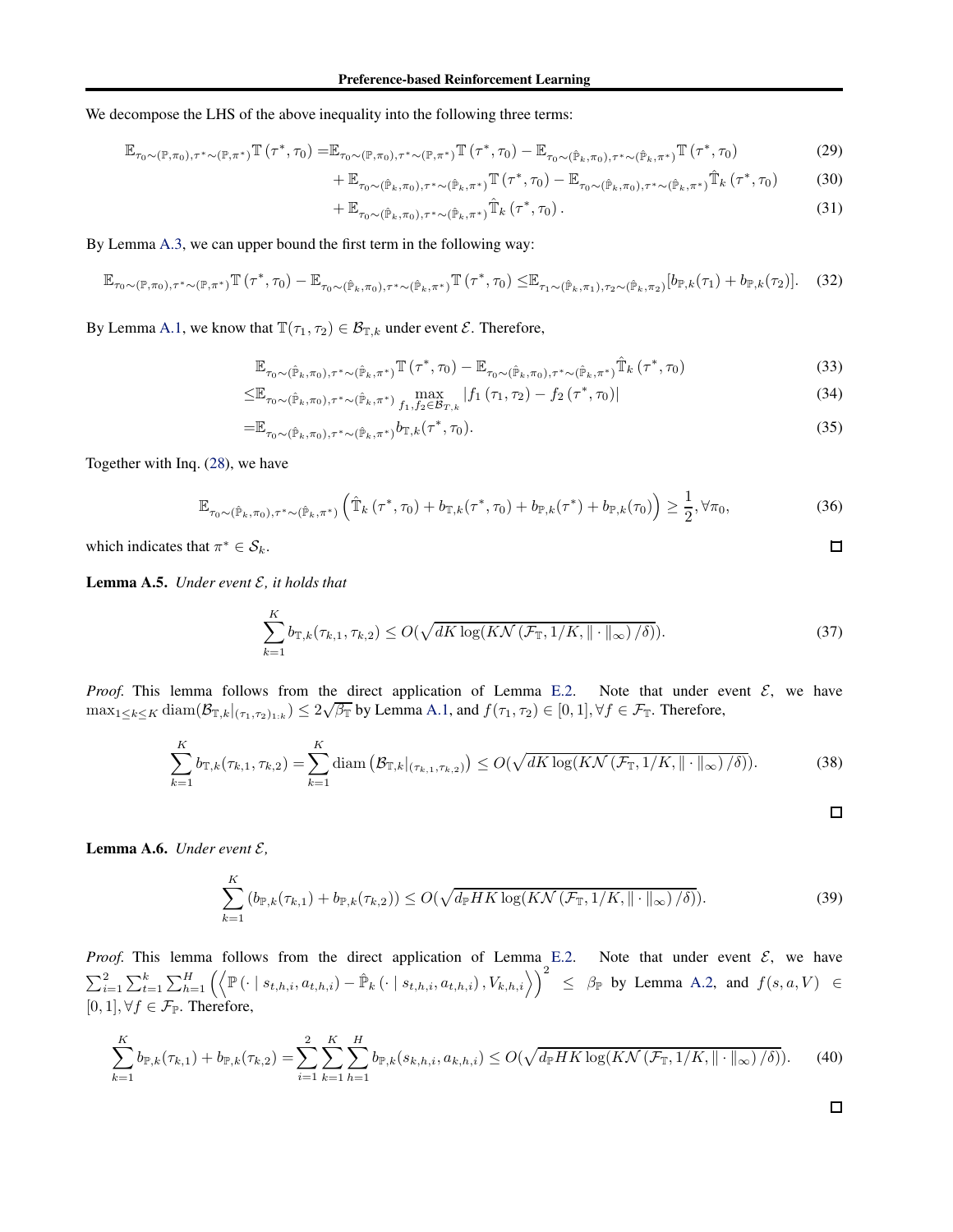*Proof of Theorem [4.1.](#page-5-2)* By the definition of regret, we have

$$
Reg(K) = \sum_{k=1}^{K} \left( \mathbb{T}(\pi^*, \pi_{k,1}) + \mathbb{T}(\pi^*, \pi_{k,2}) - 1 \right)
$$
\n(41)

$$
= \sum_{k=1}^{N} \left( \mathbb{E}_{\tau^* \sim (\hat{\mathbb{P}}_k, \pi^*), \tau_1 \sim (\hat{\mathbb{P}}_k, \pi_{k,1})} \hat{\mathbb{T}}_k(\tau^*, \tau_1) + \mathbb{E}_{\tau^* \sim (\hat{\mathbb{P}}_k, \pi^*), \tau_2 \sim (\hat{\mathbb{P}}_k, \pi_{k,2})} \hat{\mathbb{T}}_k(\tau^*, \tau_2) - 1 \right)
$$
(42)

<span id="page-13-0"></span>
$$
+\sum_{k=1}^{K} \left( \mathbb{E}_{\tau^{*} \sim (\mathbb{P}, \pi^{*}), \tau_{1} \sim (\mathbb{P}, \pi_{k,1})} \mathbb{T}(\tau^{*}, \tau_{1}) - \mathbb{E}_{\tau^{*} \sim (\hat{\mathbb{P}}_{k}, \pi^{*}), \tau_{1} \sim (\hat{\mathbb{P}}_{k}, \pi_{k,1})} \mathbb{T}(\tau^{*}, \tau_{1}) \right)
$$
(43)

$$
+\sum_{k=1}^{K} \left( \mathbb{E}_{\tau^{*} \sim (\mathbb{P}, \pi^{*}), \tau_{2} \sim (\mathbb{P}, \pi_{k,2})} \mathbb{T}(\tau^{*}, \tau_{2}) - \mathbb{E}_{\tau^{*} \sim (\hat{\mathbb{P}}_{k}, \pi^{*}), \tau_{2} \sim (\hat{\mathbb{P}}_{k}, \pi_{k,2})} \mathbb{T}(\tau^{*}, \tau_{2}) \right)
$$
(44)

$$
+\sum_{k=1}^{K} \mathbb{E}_{\tau^{*}\sim(\hat{\mathbb{P}}_{k},\pi^{*}),\tau_{1}\sim(\hat{\mathbb{P}}_{k},\pi_{k,1})} \left(\mathbb{T}(\tau^{*},\tau_{1})-\hat{\mathbb{T}}_{k}(\tau^{*},\tau_{1})\right)
$$
(45)

$$
+\sum_{k=1}^{K} \mathbb{E}_{\tau^{*}\sim(\hat{\mathbb{P}}_k,\pi^{*}),\tau_2\sim(\hat{\mathbb{P}}_k,\pi_{k,2})} \left(\mathbb{T}(\tau^{*},\tau_2)-\hat{\mathbb{T}}_k(\tau^{*},\tau_2)\right).
$$
\n(46)

Since  $\pi_{k,1} \in S_k$ , we have

$$
\mathbb{E}_{\tau^* \sim (\hat{\mathbb{P}}_k, \pi^*), \tau_1 \sim (\hat{\mathbb{P}}_k, \pi_{k,1})} \hat{\mathbb{T}}_k(\tau^*, \tau_1) - \frac{1}{2} \leq \mathbb{E}_{\tau_1 \sim (\hat{\mathbb{P}}_k, \pi_{k,1}), \tau^* \sim (\hat{\mathbb{P}}_k, \pi^*)} (b_{\mathbb{T},k}(\tau_1, \tau^*) + b_{\mathbb{P},k}(\tau_1) + b_{\mathbb{P},k}(\tau^*)), \tag{47}
$$

where the inequality is due to the definition of  $S_k$ . By Lemma [A.3,](#page-11-3) we know that

$$
\mathbb{E}_{\tau^* \sim (\mathbb{P}, \pi^*), \tau_1 \sim (\mathbb{P}, \pi_{k,1})} \mathbb{T}(\tau^*, \tau_1) - \mathbb{E}_{\tau^* \sim (\hat{\mathbb{P}}_k, \pi^*), \tau_1 \sim (\hat{\mathbb{P}}_k, \pi_{k,1})} \mathbb{T}(\tau^*, \tau_1) \leq \mathbb{E}_{\tau^* \sim (\hat{\mathbb{P}}_k, \pi^*), \tau_1 \sim (\hat{\mathbb{P}}_k, \pi_{k,1})} [b_{\mathbb{P},k}(\tau^*) + b_{\mathbb{P},k}(\tau_1)].
$$
\n(48)

From the definition of  $b_{\mathbb{T},k}(\tau_1, \tau_2)$ , we also know that

$$
\mathbb{E}_{\tau^* \sim (\hat{\mathbb{P}}_k, \pi^*), \tau_1 \sim (\hat{\mathbb{P}}_k, \pi_{k,1})} \left( \mathbb{T}(\tau^*, \tau_1) - \hat{\mathbb{T}}_k(\tau^*, \tau_1) \right) \leq \mathbb{E}_{\tau^* \sim (\hat{\mathbb{P}}_k, \pi^*), \tau_2 \sim (\hat{\mathbb{P}}_k, \pi_{k,2})} b_{\mathbb{T},k}(\tau^*, \tau_1)
$$
\n(49)

Similarly, for the policy  $\pi_{k,2}$ , we also have

$$
\mathbb{E}_{\tau^* \sim (\hat{\mathbb{P}}_k, \pi^*), \tau_2 \sim (\hat{\mathbb{P}}_k, \pi_{k,2})} \hat{\mathbb{T}}_k(\tau^*, \tau_1) - \frac{1}{2} \leq \mathbb{E}_{\tau_2 \sim (\hat{\mathbb{P}}_k, \pi_{k,2}), \tau^* \sim (\hat{\mathbb{P}}_k, \pi^*)} (b_{\mathbb{T},k}(\tau_2, \tau^*) + b_{\mathbb{P},k}(\tau_2) + b_{\mathbb{P},k}(\tau^*))
$$
(50)

$$
\mathbb{E}_{\tau^* \sim (\mathbb{P}, \pi^*), \tau_2 \sim (\mathbb{P}, \pi_{k,2})} \mathbb{T}(\tau^*, \tau_2) - \mathbb{E}_{\tau^* \sim (\hat{\mathbb{P}}_k, \pi^*), \tau_2 \sim (\hat{\mathbb{P}}_k, \pi_{k,2})} \mathbb{T}(\tau^*, \tau_2) \leq \mathbb{E}_{\tau^* \sim (\hat{\mathbb{P}}_k, \pi^*), \tau_2 \sim (\hat{\mathbb{P}}_k, \pi_{k,2})} [b_{\mathbb{P},k}(\tau^*) + b_{\mathbb{P},k}(\tau_2)]
$$
\n(51)

$$
\mathbb{E}_{\tau^* \sim (\hat{\mathbb{P}}_k, \pi^*), \tau_2 \sim (\hat{\mathbb{P}}_k, \pi_{k,2})} \left( \mathbb{T}(\tau^*, \tau_2) - \hat{\mathbb{T}}_k(\tau^*, \tau_2) \right) \leq \mathbb{E}_{\tau^* \sim (\hat{\mathbb{P}}_k, \pi^*), \tau_2 \sim (\hat{\mathbb{P}}_k, \pi_{k,2})} b_{\mathbb{T},k}(\tau^*, \tau_2).
$$
\n(52)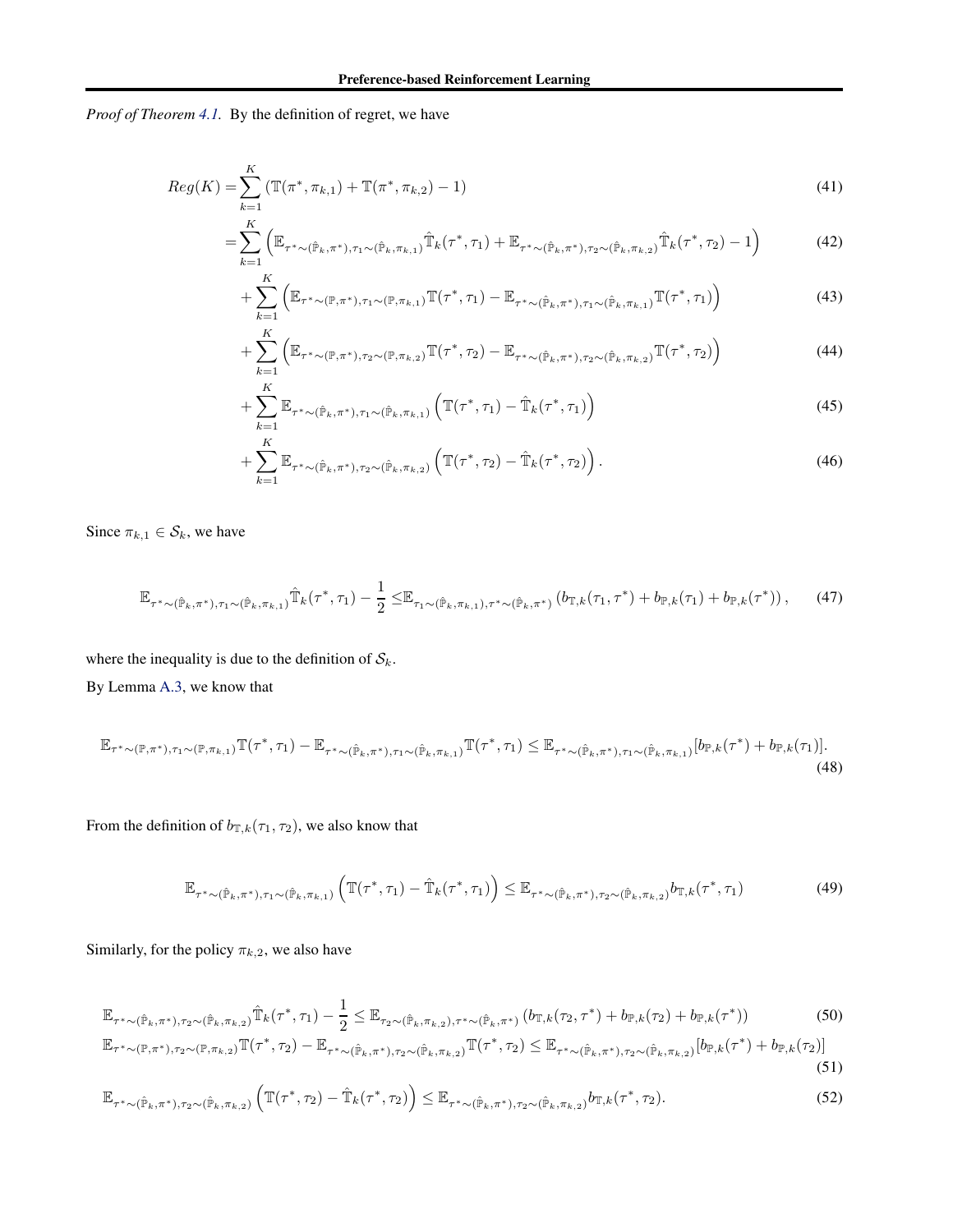Plugging the above inequalities back to Inq. [\(41\)](#page-13-0), we have

 $\ddotsc$ 

$$
Reg(K) \leq \sum_{k=1}^{K} \mathbb{E}_{\tau_1 \sim (\hat{\mathbb{P}}_k, \pi_{k,1}), \tau^* \sim (\hat{\mathbb{P}}_k, \pi^*)} \left( b_{\mathbb{T},k}(\tau_1, \tau^*) + b_{\mathbb{P},k}(\tau_1) + b_{\mathbb{P},k}(\tau^*) \right)
$$
(53)

$$
+\sum_{k=1}^{K} \mathbb{E}_{\tau_1 \sim (\hat{\mathbb{P}}_k, \pi_{k,1}), \tau^* \sim (\hat{\mathbb{P}}_k, \pi^*)} \left( b_{\mathbb{T},k}(\tau^*, \tau_1) + b_{\mathbb{P},k}(\tau_1) + b_{\mathbb{P},k}(\tau^*) \right) \tag{54}
$$

$$
+\sum_{k=1}^{K} \mathbb{E}_{\tau_2 \sim (\hat{\mathbb{P}}_k, \pi_{k,2}), \tau^* \sim (\hat{\mathbb{P}}_k, \pi^*)} \left( b_{\mathbb{T},k}(\tau_2, \tau^*) + b_{\mathbb{P},k}(\tau_2) + b_{\mathbb{P},k}(\tau^*) \right) \tag{55}
$$

$$
+\sum_{k=1}^{K} \mathbb{E}_{\tau_2 \sim (\hat{\mathbb{P}}_k, \pi_{k,2}), \tau^* \sim (\hat{\mathbb{P}}_k, \pi^*)} (b_{\mathbb{T},k}(\tau^*, \tau_2) + b_{\mathbb{P},k}(\tau_2) + b_{\mathbb{P},k}(\tau^*))
$$
(56)

$$
\leq \sum_{k=1}^{N} 2\mathbb{E}_{\tau_1 \sim (\hat{\mathbb{P}}_k, \pi_{k,1}), \tau_2 \sim (\hat{\mathbb{P}}_k, \pi_{k,2})} \left( b_{\mathbb{T},k}(\tau_1, \tau_2) + b_{\mathbb{P},k}(\tau_1) + b_{\mathbb{P},k}(\tau_2) \right),\tag{57}
$$

where the second inequality follows the fact that  $\pi_{k,1}$  and  $\pi_{k,2}$  are the maximizer of

$$
\mathbb{E}_{\tau_1 \sim (\hat{\mathbb{P}}_k, \pi_1), \tau_2 \sim (\hat{\mathbb{P}}_k, \pi_2)} \left( b_{\mathbb{T},k}(\tau_1, \tau_2) + b_{\mathbb{P},k}(\tau_1) + b_{\mathbb{P},k}(\tau_2) \right).
$$

By definition, we have  $0 \le b_{\mathbb{T},k}(\tau_1, \tau_2) \le 1$  and  $0 \le b_{\mathbb{T},k}(\tau) \le 1$ . By Azuma's inequality, the following inequality holds with probability at least  $1 - \delta/2$ ,

$$
\sum_{k=1}^{K} 2\mathbb{E}_{\tau_1 \sim (\hat{\mathbb{P}}_k, \pi_{k,1}), \tau_2 \sim (\hat{\mathbb{P}}_k, \pi_{k,2})} (b_{\mathbb{T},k}(\tau_1, \tau_2) + b_{\mathbb{P},k}(\tau_1) + b_{\mathbb{P},k}(\tau_2))
$$
(58)

$$
\leq \sum_{k=1}^{K} 2 \left( b_{\mathbb{T},k}(\tau_{k,1}, \tau_{k,2}) + b_{\mathbb{P},k}(\tau_{k,1}) + b_{\mathbb{P},k}(\tau_{k,2}) \right) + 4\sqrt{K \log(4/\delta)}.
$$
\n(59)

By Lemma [A.5](#page-12-0) and Lemma [A.6,](#page-12-1) we can finally upper bound the total regret:

$$
Reg(K) \le O\left(\sqrt{d_{\mathbb{P}}HK\log(\mathcal{N}\left(\mathcal{F}_{\mathbb{P}},1/K,\|\cdot\|_{\infty}\right)/\delta)}+\sqrt{d_{\mathbb{T}}K\log(\mathcal{N}\left(\mathcal{F}_{\mathbb{T}},1/K,\|\cdot\|_{\infty}\right)/\delta)}\right).
$$
(60)

<span id="page-14-3"></span><span id="page-14-2"></span><span id="page-14-1"></span> $\Box$ 

# <span id="page-14-0"></span>B. RL with Once-per-episode Feedback

#### B.1. Algorithm

We estimate  $g^*$  by solving the following least-squares regression problem:

$$
\hat{g}_k = \underset{g \in \mathcal{F}_{\mathbb{G}}}{\arg \min} \sum_{t=1}^{k-1} [g(\tau_t) - y_t]^2.
$$
\n(61)

Then we construct the high-probability set for  $g^*$ :

$$
\mathcal{B}_{\mathbb{G},k} = \left\{ g \mid \sum_{t=1}^{k-1} \left( \hat{g}_k(\tau_t) - y_t \right)^2 \leq \beta_{\mathbb{G}} \right\}.
$$
\n
$$
(62)
$$

The transition estimation  $\hat{P}_k$  is the minimizer of the least-square loss:

$$
\hat{\mathbb{P}}_k = \operatorname{argmin}_{\mathbb{P}' \in \mathcal{P}} \sum_{t=1}^{k-1} \sum_{h=1}^{H} \left( \langle \mathbb{P}' \left( \cdot \mid s_{t,h}, a_{t,h} \right), V_{k,h} \rangle - V_{k,h}(s_{k,h+1}) \right)^2, \tag{63}
$$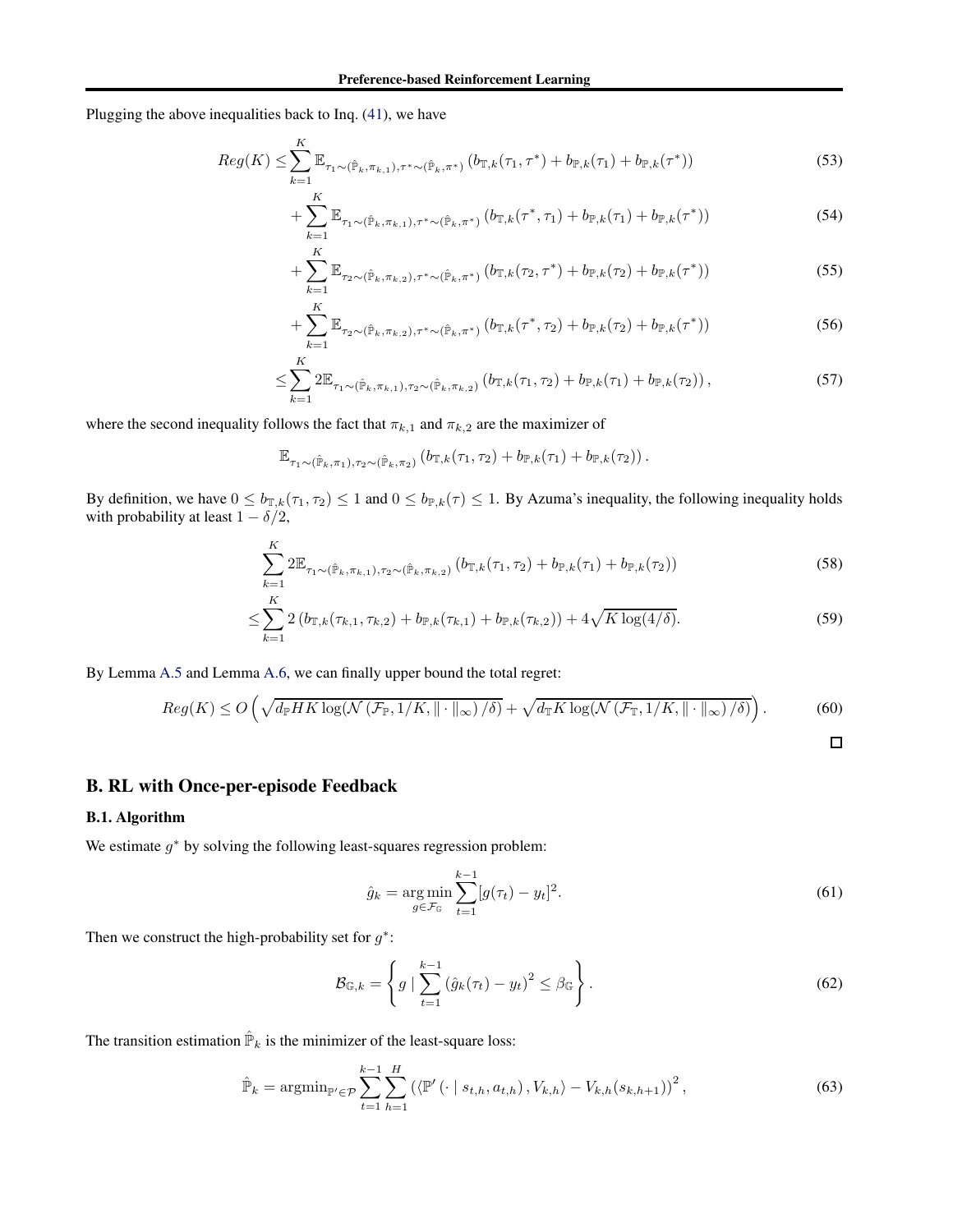where the value target  $V_{k,h}$  defined in Line 8 of Algorithm [4](#page-15-0) is the value function that maximizes the uncertainty in state-action pair  $(s_{k,h}, a_{k,h})$ .

We define  $L_k(\mathbb{P}_1, \mathbb{P}_2)$  as

$$
L_{k}(\mathbb{P}_{1}, \mathbb{P}_{2}) = \sum_{t=1}^{k-1} \sum_{h=1}^{H} (\langle \mathbb{P}_{1}(\cdot \mid s_{t,h}, a_{t,h}) - \mathbb{P}_{2}(\cdot \mid s_{t,h}, a_{t,h}), V_{t,h} \rangle)^{2}.
$$
 (64)

We construct the high confidence set for transition  $\mathbb{P}$ , which is defined as

<span id="page-15-1"></span>
$$
\mathcal{B}_{\mathbb{P},k} = \left\{ \tilde{\mathbb{P}} \mid L_k(\tilde{\mathbb{P}}, \hat{\mathbb{P}}_k) \leq \beta_{\mathbb{P}} \right\}.
$$
\n(65)

Similar with Algorithm [1,](#page-4-0) we calculate the policy set  $S_k$ , which contains near-optimal policies with minor sub-optimality gap. Finally, we execute the most exploratory policy in  $S_k$ .

# <span id="page-15-0"></span>Algorithm 4 RL with Trajectory Feedback

- 1: Set  $\beta_{\mathbb{G}} = \beta_{\mathbb{P}} = 8 \log(2K\mathcal{N}(\mathcal{F}_{\mathbb{T}}, 1/K, \|\cdot\|_{\infty})/\delta)$
- 2: **for** episode  $k = 1, \dots, K$  **do**<br>3: Calculate the estimation  $q_k$
- Calculate the estimation  $g_k$  using least-squares regression (Eqn. [\(61\)](#page-14-1))
- 4: Construct the high-confidence set  $\mathcal{B}_{\mathbb{G},k}$  for the feedback function  $g^*$  (Eqn. [\(62\)](#page-14-2))
- 5: Calculate the estimation  $\hat{\mathbb{P}}_k$  using least-square regression (Eqn. [63\)](#page-14-3).
- 6: Construct the high-confidence set  $\mathcal{B}_{\mathbb{P},k}$  for transition  $\mathbb{P}$  (Eqn. [65\)](#page-15-1)<br>7: Define the bonus term  $b_{\mathbb{P},k}(s, a) = \max_{\mathbb{P}, \mathbb{P}_2 \in \mathcal{B}_{\mathbb{P},k}} \max_{V \in \mathcal{V}} (\mathbb{P}_1 \cdot$
- 7: Define the bonus term  $b_{\mathbb{P},k}(s, a) = \max_{\mathbb{P}_1, \mathbb{P}_2 \in \mathcal{B}_{\mathbb{P},k}} \max_{V \in \mathcal{V}} (\mathbb{P}_1 \mathbb{P}_2) V(s, a)$ , and  $b_{\mathbb{P},k}(\tau) = \sum_{(s,a) \in \tau} b_{\mathbb{P},k}(s, a)$ .
- 8: Define  $V_{max,k,s,a} = \arg \max_{V \in \mathcal{V}} \max_{\mathbb{P}_1, \mathbb{P}_2 \in \mathcal{B}_{\mathbb{P},k}} (\mathbb{P}_1 \mathbb{P}_2) V(s, a)$ <br>9: Define the bonus term  $b_{\mathbb{G}_k}(f) = \max_{a_1, a_2 \in \mathcal{B}_{\mathbb{P},k}} |q_1(f) q_2(f)|$
- Define the bonus term  $b_{\mathbb{G},k}(\tau) = \max_{g_1,g_2 \in \mathcal{B}_{\mathbb{G},k}} |g_1(\tau) g_2(\tau)|$
- 10: Set  $\mathcal{S}_k = \left\{ \pi \mid \mathbb{E}_{\tau \sim (\hat{\mathbb{P}}_k, \pi), \tau_0 \sim (\hat{\mathbb{P}}_k, \pi_0)} (\hat{g}_k(\tau) \hat{g}_k(\tau_0) + b_{\mathbb{G},k}(\tau) + b_{\mathbb{G},k}(\tau_0) + b_{\mathbb{P},k}(\tau) + b_{\mathbb{P},k}(\tau_0)) \geq 0, \forall \pi_0 \in \Pi \right\}$
- 11: Compute policy  $\pi_k = \arg \max_{\pi \in S_k} \mathbb{E}_{\tau \sim (\hat{\mathbb{P}}_k, \pi)} (b_{\mathbb{G},k}(\tau) + b_{\mathbb{P},k}(\tau))$
- 12: Execute the policy  $\pi_k$  for one episode, then observe the trajectory  $\tau_k$  and the feedback  $y_k$
- 13: end for

#### B.2. Theoretical Results

**Theorem B.1** (Restatement of Theorem [4.3\)](#page-5-5). With probability at least  $1 - \delta$ , the regret of Algorithm [4](#page-15-0) is upper bounded *by*

$$
Reg(K) \leq \tilde{O}(\sqrt{d_{\mathbb{P}}HK \log(N(\mathcal{F}_{\mathbb{P}}, 1/K, \|\cdot\|_{\infty})/\delta)} + \sqrt{d_{\mathbb{G}}K \log(N(\mathcal{F}_{\mathbb{G}}, 1/K, \|\cdot\|_{\infty})/\delta)}).
$$

*Proof.* The proof shares almost the same idea with the analysis for PbRL. Therefore, we only explain the differences. Similar to Lemmas [A.1](#page-11-1) and [A.2,](#page-11-2) we can show the following events happen with probability at least  $1 - \delta$ ,

$$
\sum_{t=1}^{k-1} (\hat{g}_k - g^*)^2 (\tau_t) \leq \beta_{\mathbb{T}}, \quad \sum_{t=1}^{k-1} \sum_{h=1}^H \left( \left\langle \mathbb{P} \left( \cdot \mid s_{t,h}, a_{t,h} \right) - \hat{\mathbb{P}}_k \left( \cdot \mid s_{t,h}, a_{t,h} \right), V_{t,h} \right\rangle \right)^2 \leq \beta_{\mathbb{P}}.
$$
 (66)

Denote the above event as  $\mathcal{E}$ . Under event  $\mathcal{E}$ , we also know that  $\pi^* \in \mathcal{S}_k$ . Therefore, we upper bound the regret in the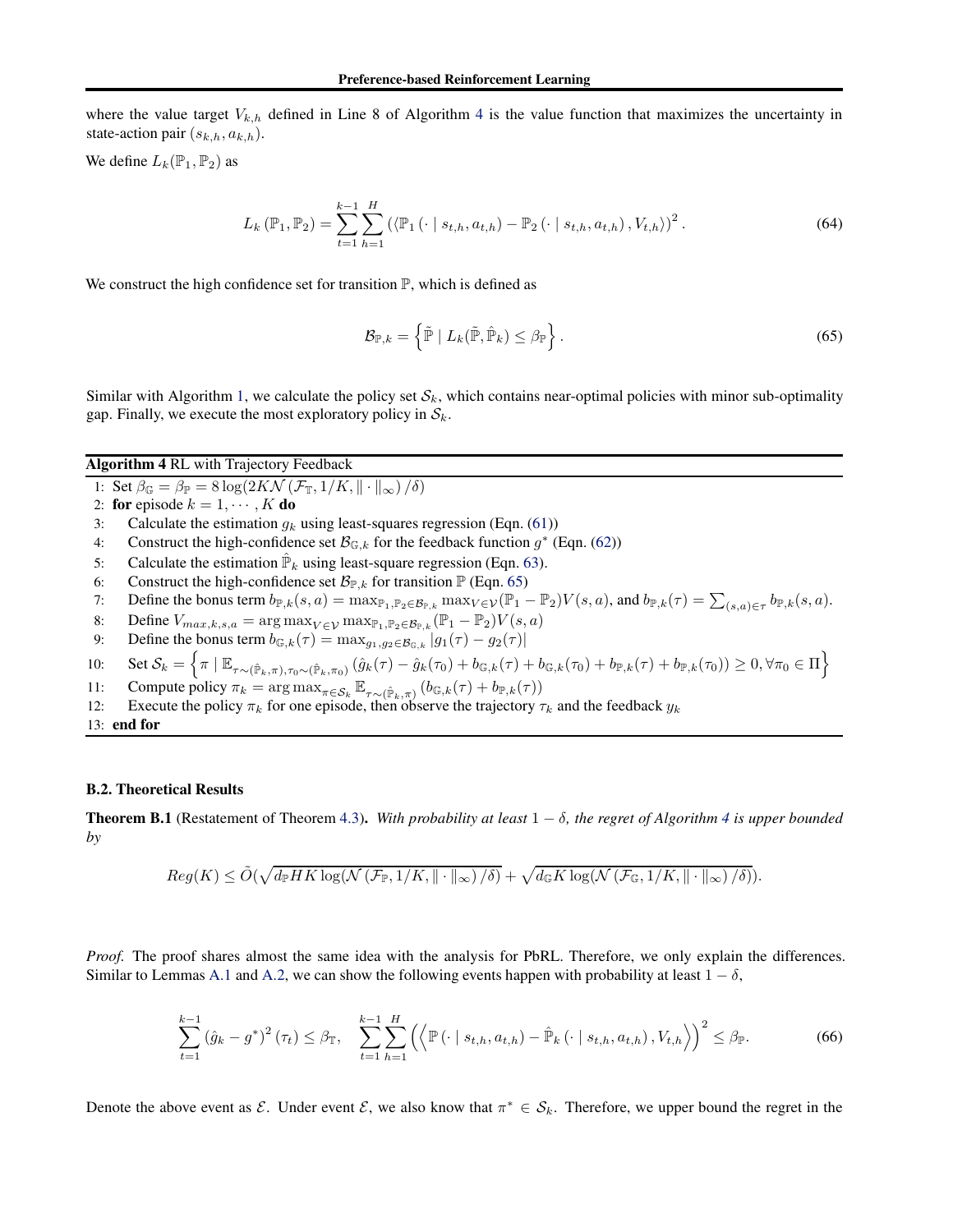following way:

$$
Reg(K) = \sum_{k=1}^{K} V^*(s_1) - V^{\pi_k}(s_1)
$$
\n(67)

$$
= \sum_{k=1}^{K} \mathbb{E}_{\tau^* \sim (\hat{\mathbb{P}}_k, \pi^*), \tau \sim (\hat{\mathbb{P}}_k, \pi_k)} (\hat{g}_k(\tau^*) - \hat{g}_k(\tau))
$$
(68)

<span id="page-16-0"></span>+ 
$$
\sum_{k=1}^{K} \mathbb{E}_{\tau^* \sim (\mathbb{P}, \pi^*), \tau \sim (\mathbb{P}, \pi_k)} (g^*(\tau^*) - g^*(\tau)) - \mathbb{E}_{\tau^* \sim (\hat{\mathbb{P}}_k, \pi^*), \tau \sim (\hat{\mathbb{P}}_k, \pi_k)} (g^*(\tau^*) - g^*(\tau))
$$
 (69)

$$
+\sum_{k=1}^{K} \mathbb{E}_{\tau^* \sim (\hat{\mathbb{P}}_k, \pi^*), \tau \sim (\hat{\mathbb{P}}_k, \pi_k)} \left( (g^*(\tau^*) - g^*(\tau)) - (\hat{g}_k(\tau^*) - \hat{g}_k(\tau)) \right). \tag{70}
$$

Since  $\pi_k \in \mathcal{S}_k$ , we have

$$
\mathbb{E}_{\tau \sim (\hat{\mathbb{P}}_k, \pi_k), \tau^* \sim (\hat{\mathbb{P}}_k, \pi^*)} (\hat{g}_k(\tau) - \hat{g}_k(\tau^*)) \leq \mathbb{E}_{\tau \sim (\hat{\mathbb{P}}_k, \pi), \tau^* \sim (\hat{\mathbb{P}}_k, \pi^*)} (b_{\mathbb{G},k}(\tau) + b_{\mathbb{G},k}(\tau^*) + b_{\mathbb{P},k}(\tau) + b_{\mathbb{P},k}(\tau^*))
$$
(71)

Similarly, by Lemma [A.3,](#page-11-3) we know that

$$
\sum_{k=1}^{K} \mathbb{E}_{\tau^* \sim (\mathbb{P}, \pi^*), \tau \sim (\mathbb{P}, \pi_k)} \left( g^*(\tau^*) - g^*(\tau) \right) - \mathbb{E}_{\tau^* \sim (\hat{\mathbb{P}}_k, \pi^*), \tau \sim (\hat{\mathbb{P}}_k, \pi_k)} \left( g^*(\tau^*) - g^*(\tau) \right)
$$
(72)

$$
\leq \mathbb{E}_{\tau^* \sim (\hat{\mathbb{P}}_k, \pi^*), \tau \sim (\hat{\mathbb{P}}_k, \pi_k)} [b_{\mathbb{P},k}(\tau^*) + b_{\mathbb{P},k}(\tau)]. \tag{73}
$$

From the definition of  $b_{\mathbb{G},k}(\tau)$ , we also know that

$$
\mathbb{E}_{\tau \sim (\hat{\mathbb{P}}_k, \pi_k)} \left( g^*(\tau) - \hat{g}(\tau) \right) \leq \mathbb{E}_{\tau \sim (\hat{\mathbb{P}}_k, \pi_k)} b_{\mathbb{G}, k}(\tau), \tag{74}
$$

$$
\mathbb{E}_{\tau^*\sim(\hat{\mathbb{P}}_k,\pi^*)} \left( g^*(\tau^*) - \hat{g}(\tau^*) \right) \leq \mathbb{E}_{\tau\sim(\hat{\mathbb{P}}_k,\pi_k)} b_{\mathbb{G},k}(\tau^*).
$$
\n(75)

Plugging the above inequalities back to Inq. [\(67\)](#page-16-0), we have

$$
Reg(K) \leq \sum_{k=1}^{K} \mathbb{E}_{\tau \sim (\hat{\mathbb{P}}_k, \pi_k), \tau^* \sim (\hat{\mathbb{P}}_k, \pi^*)} (b_{\mathbb{G},k}(\tau) + b_{\mathbb{G},k}(\tau^*) + b_{\mathbb{P},k}(\tau) + b_{\mathbb{P},k}(\tau^*))
$$
(76)

+ 
$$
\sum_{k=1}^{K} \mathbb{E}_{\tau \sim (\hat{\mathbb{P}}_k, \pi_k), \tau^* \sim (\hat{\mathbb{P}}_k, \pi^*)} (b_{\mathbb{G},k}(\tau) + b_{\mathbb{G},k}(\tau^*) + b_{\mathbb{P},k}(\tau) + b_{\mathbb{P},k}(\tau^*))
$$
 (77)

$$
\leq \sum_{k=1}^{K} 4\mathbb{E}_{\tau \sim (\hat{\mathbb{P}}_k, \pi_k)} \left( b_{\mathbb{G},k}(\tau) + b_{\mathbb{P},k}(\tau) \right),\tag{78}
$$

where the second inequality follows the fact that  $\pi_k$  is the maximizer of  $\mathbb{E}_{\tau \sim (\hat{\mathbb{P}}_k,\pi)}(b_{\mathbb{G},k}(\tau) + b_{\mathbb{P},k}(\tau))$ . By definition, we have  $0 \le b_{\mathbb{G},k}(\tau) \le 1$  and  $0 \le b_{\mathbb{P},k}(\tau) \le 1$ . By Azuma's inequality, the following inequality holds with probability at least  $1 - \delta/2$ ,

$$
\sum_{k=1}^{K} 4\mathbb{E}_{\tau \sim (\hat{\mathbb{P}}_k, \pi_k)} \left( b_{\mathbb{G},k}(\tau) + b_{\mathbb{P},k}(\tau) \right)
$$
\n(79)

$$
\leq \sum_{k=1}^{K} 4 \left( b_{\mathbb{G},k}(\tau_k) + b_{\mathbb{P},k}(\tau_k) \right) + 8\sqrt{K \log(4/\delta)}.
$$
\n(80)

We upper bound the summation of bonus with the help of Lemma [E.2.](#page-20-1) Finally, we have

$$
Reg(K) \le O\left(\sqrt{d_{\mathbb{P}}HK\log(\mathcal{N}\left(\mathcal{F}_{\mathbb{P}},1/K,\|\cdot\|_{\infty}\right)/\delta)}+\sqrt{d_{\mathbb{G}}K\log(\mathcal{N}\left(\mathcal{F}_{\mathbb{T}},1/K,\|\cdot\|_{\infty}\right)/\delta)}\right).
$$
(81)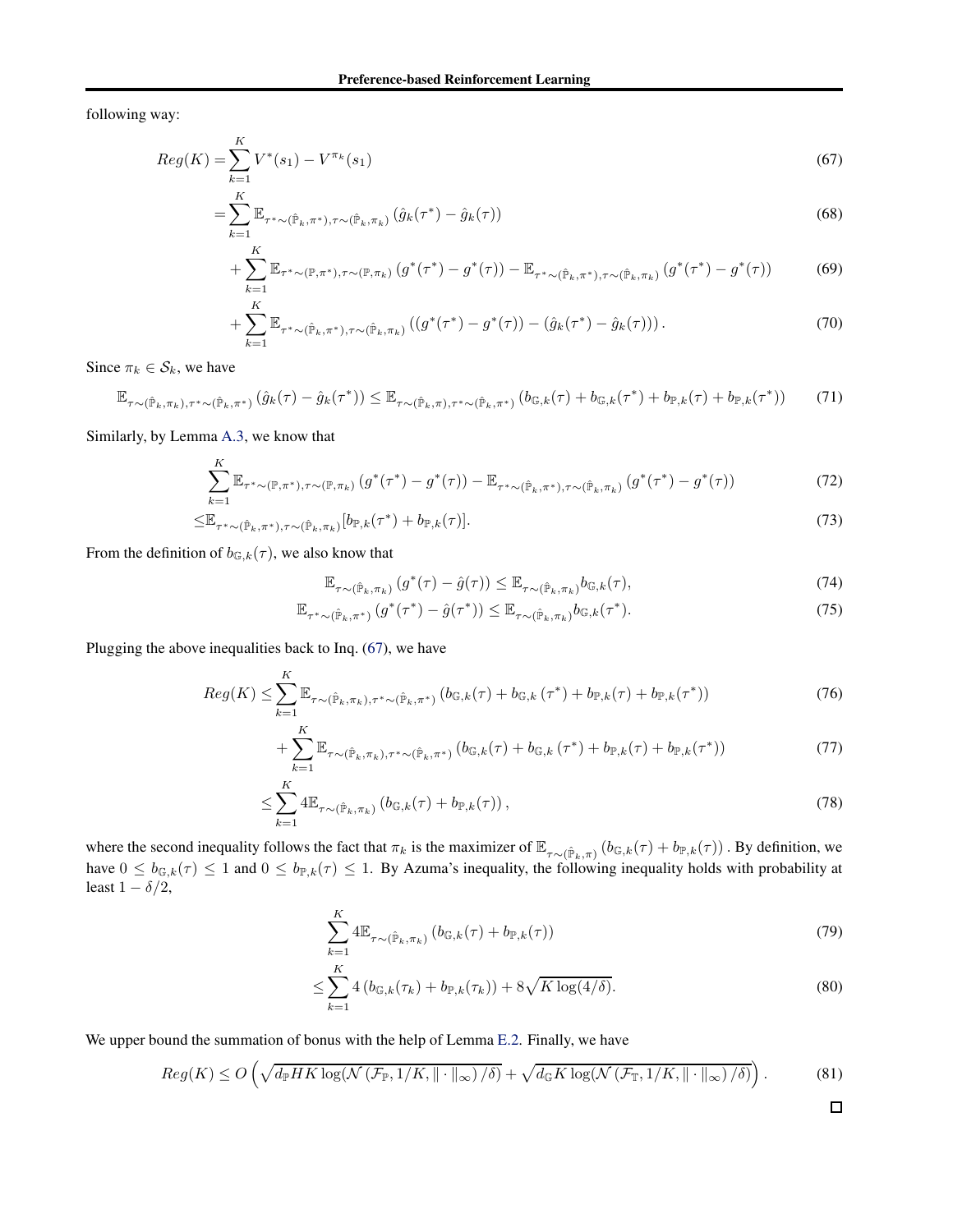# <span id="page-17-0"></span>C. Proof of Theorem [4.5](#page-6-0)

*Proof.* For any  $\tau = (s_1, a_1, \dots, s_H, a_H)$ , let  $g^*(\tau) = \sum_{h=1}^H r(s_h, a_h)$ . Then the RL with once-per-episode feedback problem reduces to the traditional RL (RL with reward signals). Thus, the lower bound  $\Omega(\tilde{d}_{\mathbb{P}}\sqrt{K})^1$  $\Omega(\tilde{d}_{\mathbb{P}}\sqrt{K})^1$  established in [Zhou et al.](#page-10-3) [\(2021a\)](#page-10-3) immediately implies the same regret lower bound for the RL with once-per-episode feedback problem. Meanwhile, by regarding the trajectory as an "arm", the lower bound  $\Omega(\tilde{d}_{\mathbb{T}}\sqrt{K})$  for linear bandits implies the lower bound  $\Omega(\tilde{d}_{\mathbb{T}}\sqrt{K})$ for our setting. Putting these two lower bound together, we obtain  $Reg(K) \ge \Omega(\max\{\tilde{d}_{\mathbb{P}}\sqrt{K}, \tilde{d}_{\mathbb{P}}\sqrt{K}\})$ , which equivalents to Reg $(K) \ge \Omega(\tilde{d}_{\mathbb{P}}\sqrt{K} + \tilde{d}_{\mathbb{T}}\sqrt{K})$ . Therefore, we finish the proof.

# <span id="page-17-1"></span>D. Proof of Theorem [5.1](#page-7-5)

<span id="page-17-3"></span>We also need the following concentration lemmas to guarantee that the true preference  $\mathbb{T}(\cdot,\cdot) \in \mathcal{B}_{\mathbb{T},k}$  with high probability and the true transition kernel  $\mathbb{P}(s'|s, a) \in \mathcal{B}_{\mathbb{P},k}$  with high probability, respectively.

**Lemma D.1.** *Fix*  $\delta \in (0,1)$ *, with probability at least*  $1 - \delta$ *, for all*  $k \in [K]$ *,* 

$$
\sum_{t=1}^{k-1} \sum_{i=1}^{n} \sum_{j=i+1}^{n} \left( \hat{\mathbb{T}}_k - \mathbb{T} \right)^2 (\tau_{t,i}, \tau_{t,j}) \leq \beta_{\mathbb{T}}.
$$
\n(82)

*Proof.* This lemma can be proved by the direct application of Lemma [E.1.](#page-20-0)

<span id="page-17-4"></span>**Lemma D.2.** *Fix*  $\delta \in (0, 1)$ *, with probability at least*  $1 - \delta$ *, for all*  $k \in [K]$ *,* 

$$
L_{k}\left(\mathbb{P},\hat{\mathbb{P}}_{k}\right) = \sum_{i=1}^{n} \sum_{t=1}^{k-1} \sum_{h=1}^{H} \left( \left\langle \mathbb{P}\left(\cdot \mid s_{t,h,i}, a_{t,h,i}\right) - \hat{\mathbb{P}}_{k}\left(\cdot \mid s_{t,h,i}, a_{t,h,i}\right), V_{t,h,i} \right\rangle \right)^{2} \leq \beta_{\mathbb{P}}.
$$
 (83)

*Proof.* This lemma can be proved by the direct application of Lemma [E.1.](#page-20-0)

<span id="page-17-5"></span>With slight abuse of notation, we denote the high-probability event in Lemmas [D.1](#page-17-3) and [D.2](#page-17-4) as  $\mathcal{E}$ .

**Lemma D.3.** *Under event E*, for any two policies  $\pi_1, \pi_2$  and scalar function  $f : \text{Traj} \times \text{Traj} \to [0, 1]$ *, we have* 

$$
\mathbb{E}_{\tau_1 \sim (\mathbb{P}, \pi_1), \tau_2 \sim (\mathbb{P}, \pi_2)}[f(\tau_1, \tau_2)] - \mathbb{E}_{\tau_1 \sim (\hat{\mathbb{P}}_k, \pi_1), \tau_2 \sim (\hat{\mathbb{P}}_k, \pi_2)}[f(\tau_1, \tau_2)] \leq \mathbb{E}_{\tau_1 \sim (\hat{\mathbb{P}}_k, \pi_1), \tau_2 \sim (\hat{\mathbb{P}}_k, \pi_2)}[b_{\mathbb{P},k}(\tau_1) + b_{\mathbb{P},k}(\tau_2)]. \tag{84}
$$

*Proof.* The proof is the same as that of Lemma [A.3](#page-11-3) and we omit it here to avoid repetition.

<span id="page-17-6"></span>**Lemma D.4.** *Under event*  $\mathcal{E}$ *, we have*  $\pi^* \in \mathcal{S}_k$ *.* 

*Proof.* The proof is the same as that of Lemma [A.4](#page-11-5) and we omit it here to avoid repetition.  $\Box$ 

With these lemmas, we are ready to provide the proof of Theorem [5.1.](#page-7-5)

 $\Box$ 

 $\Box$ 

<span id="page-17-2"></span><sup>&</sup>lt;sup>1</sup>Their lower bound is  $\Omega(\tilde{d}_{\mathbb{P}}\sqrt{H^3K})$  because they consider the setting that the total reward is bounded by H and the transition kernel is time-inhomogeneous.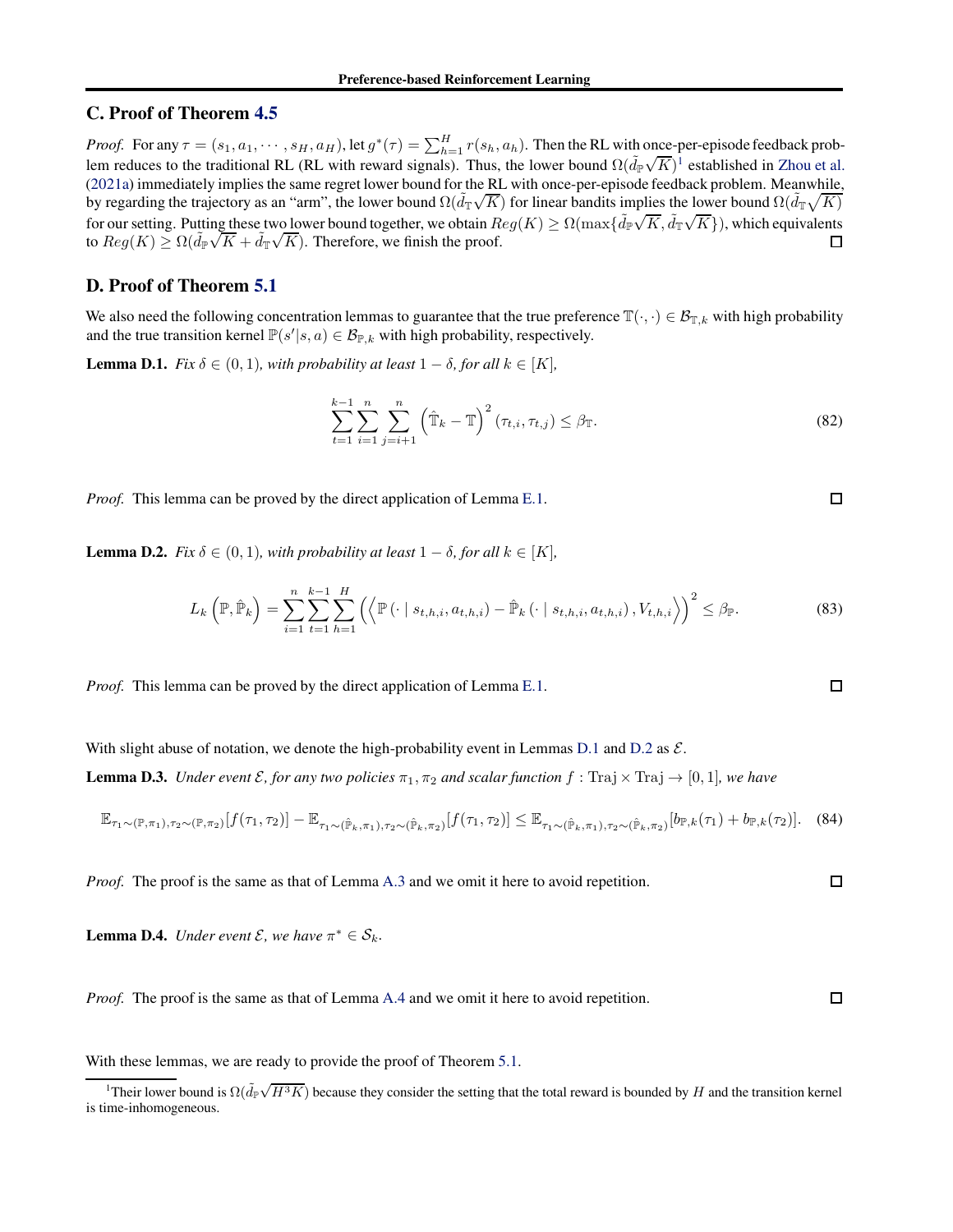*Proof of Theorem [5.1.](#page-7-5)* By the definition of regret, we have

$$
Reg(K) = \sum_{k=1}^{K} \sum_{i=1}^{n} \left( \mathbb{T}(\pi^*, \pi_{k,i}) - \frac{1}{2} \right)
$$
\n(85)

$$
=\sum_{k=1}^{K} \sum_{i=1}^{n} \left( \mathbb{E}_{\tau^{*} \sim (\hat{\mathbb{P}}_{k}, \pi^{*}), \tau_{i} \sim (\hat{\mathbb{P}}_{k}, \pi_{k, i})} \hat{\mathbb{T}}(\tau^{*}, \tau_{i}) - \frac{1}{2} \right)
$$
(86)

<span id="page-18-0"></span>
$$
+\sum_{k=1}^{K} \sum_{i=1}^{n} \left( \mathbb{E}_{\tau^{*} \sim (\mathbb{P}, \pi^{*}), \tau_{i} \sim (\mathbb{P}, \pi_{k,i})} \mathbb{T}(\tau^{*}, \tau_{i}) - \mathbb{E}_{\tau^{*} \sim (\hat{\mathbb{P}}_{k}, \pi^{*}), \tau_{i} \sim (\hat{\mathbb{P}}_{k}, \pi_{k,i})} \mathbb{T}(\tau^{*}, \tau_{i}) \right)
$$
(87)

$$
+\sum_{k=1}^{K} \sum_{i=1}^{n} \mathbb{E}_{\tau^{*}\sim(\hat{\mathbb{P}}_{k},\pi^{*}),\tau_{i}\sim(\hat{\mathbb{P}}_{k},\pi_{k,i})} \left(\mathbb{T}(\tau^{*},\tau_{i})-\hat{\mathbb{T}}(\tau^{*},\tau_{i})\right).
$$
\n(88)

Note that  $\pi_{k,i} \in S_k$  for all  $i \in [n]$ , we have

$$
\mathbb{E}_{\tau^* \sim (\hat{\mathbb{P}}_k, \pi^*), \tau_i \sim (\hat{\mathbb{P}}_k, \pi_{k,i})} \hat{\mathbb{T}}(\tau^*, \tau_i) - \frac{1}{2} \leq \mathbb{E}_{\tau_i \sim (\hat{\mathbb{P}}_k, \pi_{k,1}), \tau^* \sim (\hat{\mathbb{P}}_k, \pi^*)} (b_{\mathbb{T},k}(\tau_i, \tau^*) + b_{\mathbb{P},k}(\tau_i) + b_{\mathbb{P},k}(\tau^*)) ,\tag{89}
$$

By Lemma [D.3,](#page-17-5) we have that

$$
\mathbb{E}_{\tau^* \sim (\mathbb{P}, \pi^*), \tau_i \sim (\mathbb{P}, \pi_{k,i})} \mathbb{T}(\tau^*, \tau_i) - \mathbb{E}_{\tau^* \sim (\hat{\mathbb{P}}_k, \pi^*), \tau_i \sim (\hat{\mathbb{P}}_k, \pi_{k,i})} \mathbb{T}(\tau^*, \tau_i) \leq \mathbb{E}_{\tau^* \sim (\hat{\mathbb{P}}_k, \pi^*), \tau_i \sim (\hat{\mathbb{P}}_k, \pi_{k,i})} [b_{\mathbb{P},k}(\tau^*) + b_{\mathbb{P},k}(\tau_i)].
$$
\n(90)

By the definition of  $b_{\mathbb{T},k}$ , we also know that

$$
\mathbb{E}_{\tau^*\sim(\hat{\mathbb{P}}_k,\pi^*),\tau_i\sim(\hat{\mathbb{P}}_k,\pi_{k,i})}\left(\mathbb{T}(\tau^*,\tau_i)-\hat{\mathbb{T}}(\tau^*,\tau_i)\right)\leq b_{\mathbb{T},k}(\tau^*,\tau_i). \tag{91}
$$

Plugging the above inequalities back to Inq. [\(85\)](#page-18-0), we have

$$
Reg(K) \leq \sum_{k=1}^{K} \sum_{i=1}^{n} \mathbb{E}_{\tau_i \sim (\hat{\mathbb{P}}_k, \pi_{k,i}), \tau^* \sim (\hat{\mathbb{P}}_k, \pi^*)} \left( b_{\mathbb{T},k}(\tau_i, \tau^*) + b_{\mathbb{P},k}(\tau_i) + b_{\mathbb{P},k}(\tau^*) \right)
$$
(92)

$$
+\sum_{k=1}^{K} \sum_{i=1}^{n} \mathbb{E}_{\tau_i \sim (\hat{\mathbb{P}}_k, \pi_{k,i}), \tau^* \sim (\hat{\mathbb{P}}_k, \pi^*)} \left( b_{\mathbb{T},k}(\tau^*, \tau_i) + b_{\mathbb{P},k}(\tau_i) + b_{\mathbb{P},k}(\tau^*) \right)
$$
(93)

$$
=2\sum_{k=1}^{K}\sum_{i=1}^{n}\mathbb{E}_{\tau_{i}\sim(\hat{\mathbb{P}}_{k},\pi_{k,i}),\tau^{*}\sim(\hat{\mathbb{P}}_{k},\pi^{*})}(b_{\mathbb{T},k}(\tau^{*},\tau_{i})+b_{\mathbb{P},k}(\tau_{i})+b_{\mathbb{P},k}(\tau^{*}))\,,\tag{94}
$$

For any  $(k, i) \in [K] \times [n]$ , we have

$$
\sum_{i=1}^{n} \mathbb{E}_{\tau_i \sim (\hat{\mathbb{P}}_k, \pi_{k,i}), \tau^* \sim (\hat{\mathbb{P}}_k, \pi^*)} \left( b_{\mathbb{T},k}(\tau^*, \tau_i) + b_{\mathbb{P},k}(\tau_i) + b_{\mathbb{P},k}(\tau^*) \right)
$$
(95)

$$
= \frac{1}{n-1} \cdot \sum_{i=1}^{n} \sum_{j \neq i} \mathbb{E}_{\tau_j \sim (\hat{\mathbb{P}}_k, \pi_{k,j}), \tau^* \sim (\hat{\mathbb{P}}_k, \pi^*)} \left( b_{\mathbb{T},k}(\tau^*, \tau_j) + b_{\mathbb{P},k}(\tau_j) + b_{\mathbb{P},k}(\tau^*) \right). \tag{96}
$$

Note that

$$
(\pi_{k,1}, \pi_{k,2}, \cdots, \pi_{k,n}) = \underset{\pi_1, \pi_2, \cdots, \pi_n \in \mathcal{S}_k}{\arg \max} \sum_{i=1}^n \sum_{j=i+1}^n \mathbb{E}_{\tau_i \sim (\hat{\mathbb{P}}_k, \pi_i), \tau_j \sim (\hat{\mathbb{P}}_k, \pi_j)} (b_{\mathbb{T},k}(\tau_i, \tau_j) + b_{\mathbb{P},k}(\tau_i) + b_{\mathbb{P},k}(\tau_j)) \tag{97}
$$

$$
= \underset{\pi_1, \pi_2, \cdots, \pi_n \in \mathcal{S}_k}{\arg \max} \frac{1}{2} \sum_{i=1}^n \sum_{j \neq i} \mathbb{E}_{\tau_i \sim (\hat{\mathbb{P}}_k, \pi_i), \tau_j \sim (\hat{\mathbb{P}}_k, \pi_j)} \left( b_{\mathbb{T}, k}(\tau_i, \tau_j) + b_{\mathbb{P}, k}(\tau_i) + b_{\mathbb{P}, k}(\tau_j) \right)
$$
(98)

$$
= \underset{\pi_1, \pi_2, \cdots, \pi_n \in \mathcal{S}_k}{\arg \max} \sum_{i=1}^n \sum_{j \neq i} \mathbb{E}_{\tau_i \sim (\hat{\mathbb{P}}_k, \pi_i), \tau_j \sim (\hat{\mathbb{P}}_k, \pi_j)} \left( b_{\mathbb{T}, k}(\tau_i, \tau_j) + b_{\mathbb{P}, k}(\tau_i) + b_{\mathbb{P}, k}(\tau_j) \right), \tag{99}
$$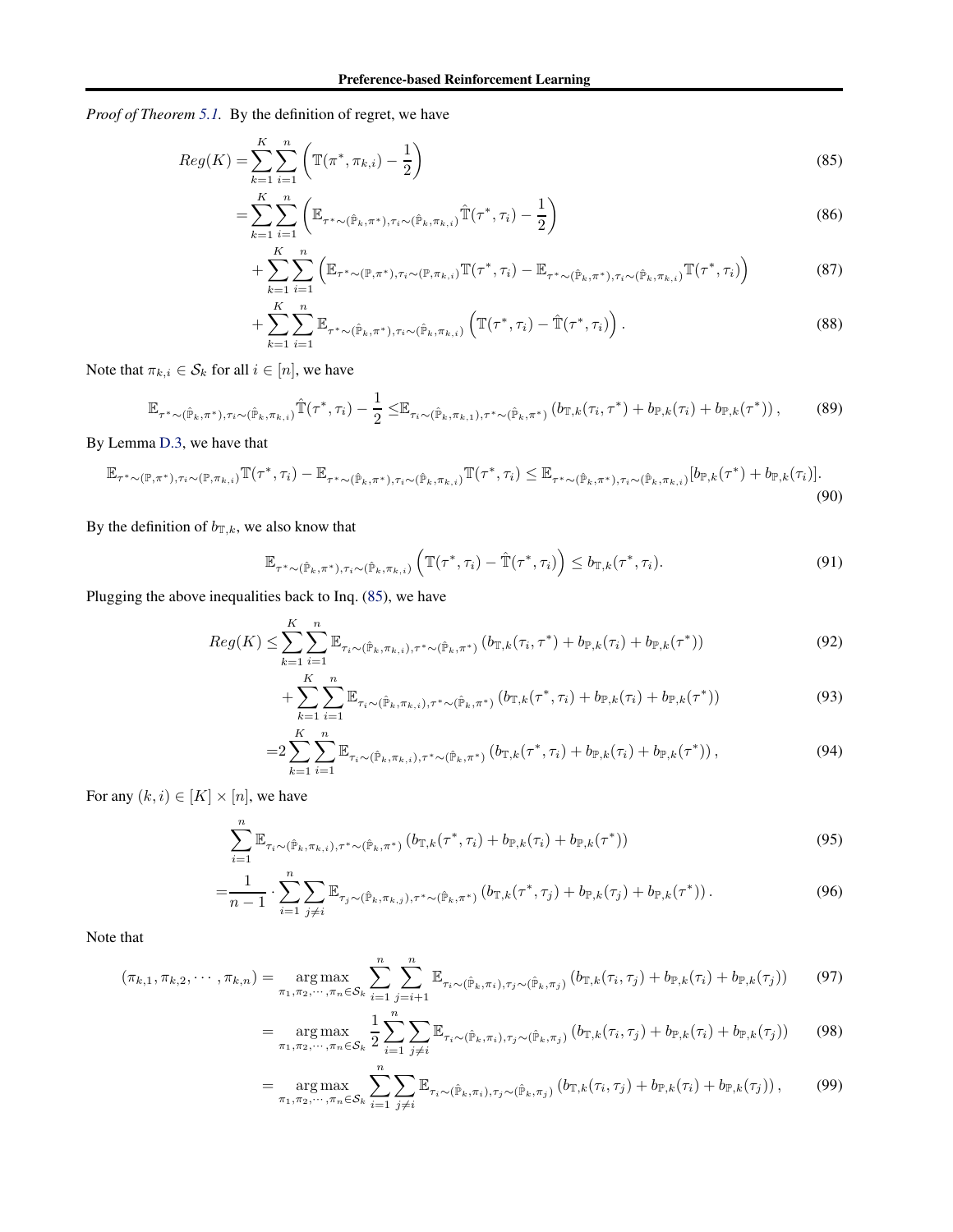together with the fact that  $\pi^* \in S_k$  (Lemma [D.4\)](#page-17-6), we have for any  $i \in [n]$ ,

$$
\sum_{j\neq i} \mathbb{E}_{\tau_j \sim (\hat{\mathbb{P}}_k, \pi_{k,j}), \tau^* \sim (\hat{\mathbb{P}}_k, \pi^*)} \left( b_{\mathbb{T},k}(\tau^*, \tau_j) + b_{\mathbb{P},k}(\tau_j) + b_{\mathbb{P},k}(\tau^*) \right)
$$
(100)

$$
+\sum_{j,l\neq i}\mathbb{E}_{\tau_j\sim(\hat{\mathbb{P}}_k,\pi_{k,j}),\tau_l\sim(\hat{\mathbb{P}}_k,\pi_{k,l})}(b_{\mathbb{T},k}(\tau_j,\tau_l)+b_{\mathbb{P},k}(\tau_j)+b_{\mathbb{P},k}(\tau_l))\tag{101}
$$

$$
\leq \sum_{i=1}^{n} \sum_{j \neq i} \mathbb{E}_{\tau_i \sim (\hat{\mathbb{P}}_k, \pi_{k,i}), \tau_j \sim (\hat{\mathbb{P}}_k, \pi_j)} \left( b_{\mathbb{T},k}(\tau_i, \tau_j) + b_{\mathbb{P},k}(\tau_i) + b_{\mathbb{P},k}(\tau_j) \right),\tag{102}
$$

which equivalents to

$$
\sum_{j\neq i} \mathbb{E}_{\tau_j \sim (\hat{\mathbb{P}}_k, \pi_{k,j}), \tau^* \sim (\hat{\mathbb{P}}_k, \pi^*)} \left( b_{\mathbb{T},k}(\tau^*, \tau_j) + b_{\mathbb{P},k}(\tau_j) + b_{\mathbb{P},k}(\tau^*) \right)
$$
(103)

$$
\leq \sum_{j\neq i} \mathbb{E}_{\tau_j \sim (\hat{\mathbb{P}}_k, \pi_{k,j}), \tau_i \sim (\hat{\mathbb{P}}_k, \pi_i)} \left( b_{\mathbb{T},k}(\tau_i, \tau_j) + b_{\mathbb{P},k}(\tau_i) + b_{\mathbb{P},k}(\tau_i) \right). \tag{104}
$$

Taking summation over  $i \in [n]$  gives that

$$
\sum_{i=1}^{n} \sum_{j \neq i} \mathbb{E}_{\tau_i \sim (\hat{\mathbb{P}}_k, \pi_{k,j}), \tau^* \sim (\hat{\mathbb{P}}_k, \pi^*)} \left( b_{\mathbb{T},k}(\tau^*, \tau_j) + b_{\mathbb{P},k}(\tau_j) + b_{\mathbb{P},k}(\tau^*) \right)
$$
(105)

$$
\leq \sum_{i=1}^{n} \sum_{j \neq i} \mathbb{E}_{\tau_i \sim (\hat{\mathbb{P}}_k, \pi_{k,j}), \tau_j \sim (\hat{\mathbb{P}}_k, \pi_j)} \left( b_{\mathbb{T},k}(\tau_i, \tau_j) + b_{\mathbb{P},k}(\tau_j) + b_{\mathbb{P},k}(\tau_i) \right). \tag{106}
$$

By definition, we have  $0 \le b_{\mathbb{T},k}(\tau_1, \tau_2) \le H$  and  $0 \le b_{\mathbb{T},k}(\tau) \le 1$ . By Azuma's inequality, the following inequality holds with probability at least  $1 - \delta/2$ ,

$$
\sum_{k=1}^{K} \sum_{i=1}^{n} \sum_{j \neq i} \mathbb{E}_{\tau_i \sim (\hat{\mathbb{P}}_k, \pi_{k,j}), \tau_j \sim (\hat{\mathbb{P}}_k, \pi_j)} \left( b_{\mathbb{T},k}(\tau_i, \tau_j) + b_{\mathbb{P},k}(\tau_j) + b_{\mathbb{P},k}(\tau_i) \right)
$$
(107)

$$
\leq \sum_{k=1}^{K} \sum_{i=1}^{n} \sum_{j \neq i} \left( b_{\mathbb{T},k}(\tau_{k,i}, \tau_{k,j}) + b_{\mathbb{P},k}(\tau_{k,j}) + b_{\mathbb{P},k}(\tau_{k,i}) \right) + 2Hn\sqrt{K \log(4/\delta)}
$$
(108)

$$
=2\sum_{k=1}^{K}\sum_{i=1}^{n}\sum_{j=i+1}^{n}\left(b_{\mathbb{T},k}(\tau_{k,i},\tau_{k,j})+b_{\mathbb{P},k}(\tau_{k,j})+b_{\mathbb{P},k}(\tau_{k,i})\right)+2Hn\sqrt{K\log(4/\delta)}\tag{109}
$$

<span id="page-19-0"></span>Lemma D.5. *Under event* E*, it holds that*

$$
\sum_{k=1}^{K} \sum_{i=1}^{n} \sum_{j=i+1}^{n} b_{\mathbb{T},k}(\tau_{k,i}, \tau_{k,j}) \le O(\sqrt{dKn^2 \log(K\mathcal{N}(\mathcal{F}_{\mathbb{T}}, 1/(Kn^2), \|\cdot\|_{\infty})/\delta)}).
$$
(110)

*Proof.* This lemma follows from the direct application of Lemma [E.2.](#page-20-1) Note that under event  $\mathcal{E}$ , we have  $\max_{1 \leq k \leq K} \text{diam}(\mathcal{B}_{\mathbb{T},k}|_{(\tau_1,\tau_2)_{1:k}}) \leq 2\sqrt{\beta_{\mathbb{T}}}$  by Lemma [D.1,](#page-17-3) and  $f(\tau_1,\tau_2) \in [0,1], \forall f \in \mathcal{F}_{\mathbb{T}}$ . Therefore,

$$
\sum_{k=1}^{K} \sum_{i=1}^{n} \sum_{j=i+1}^{n} b_{\mathbb{T},k}(\tau_{k,i}, \tau_{k,j}) = \sum_{k=1}^{K} \sum_{i=1}^{n} \sum_{j \neq i} \text{diam}\left(\mathcal{B}_{\mathbb{T},k}|_{(\tau_{k,1}, \tau_{k,2})}\right) \le O(\sqrt{dKn^2 \log(K\mathcal{N}(\mathcal{F}_{\mathbb{T}}, 1/(Kn^2), \|\cdot\|_{\infty})/\delta)}).
$$
\n(111)

<span id="page-19-1"></span>Lemma D.6. *Under event* E*, it holds that*

$$
\sum_{k=1}^{K} \sum_{i=1}^{n} b_{\mathbb{P},k}(\tau_{k,i}) \le O(\sqrt{d_{\mathbb{P}}HKn\log(K\mathcal{N}(\mathcal{F}_{\mathbb{P}},1/(Kn),\|\cdot\|_{\infty})/\delta)}).
$$
\n(112)